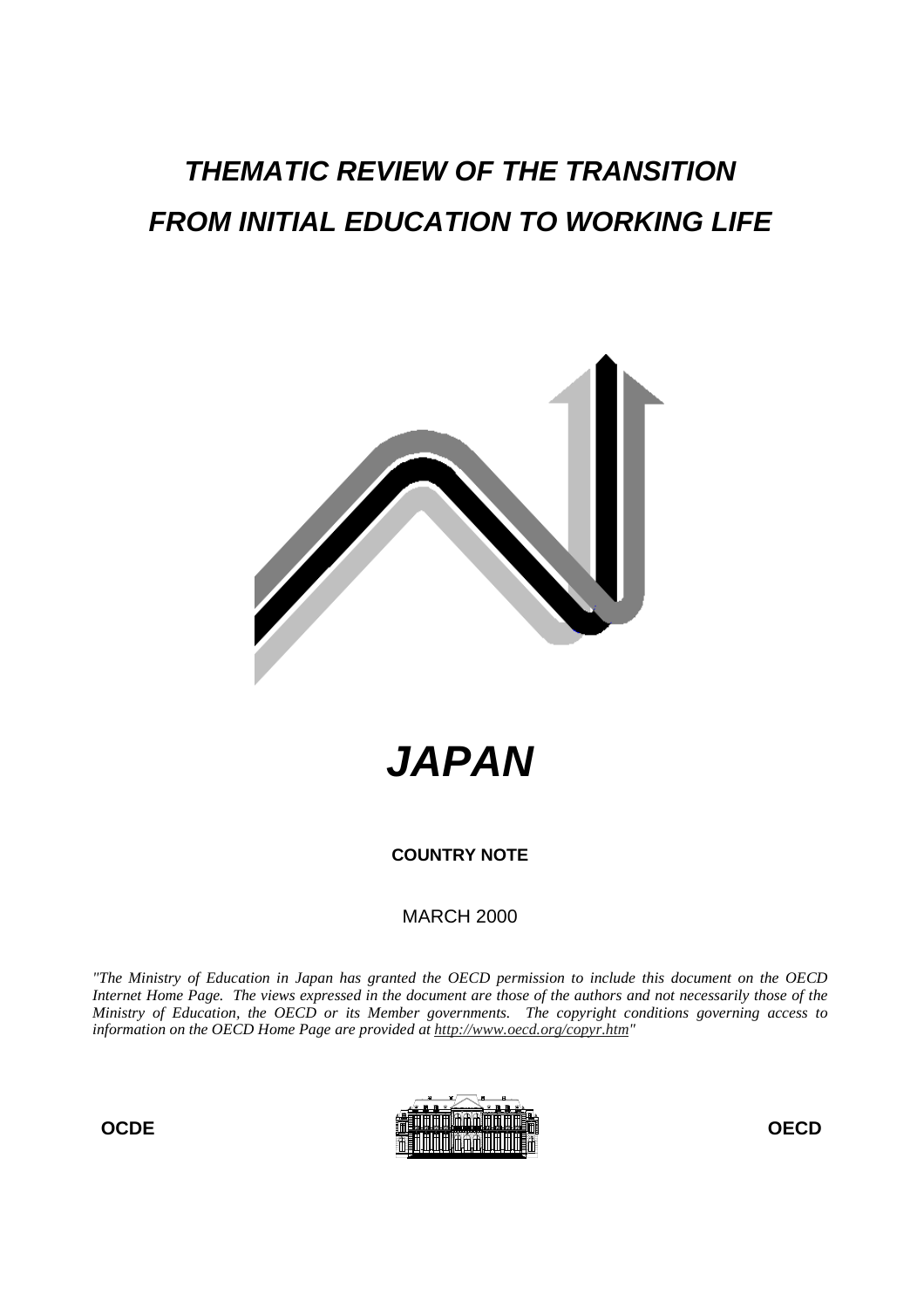# **TABLE OF CONTENTS**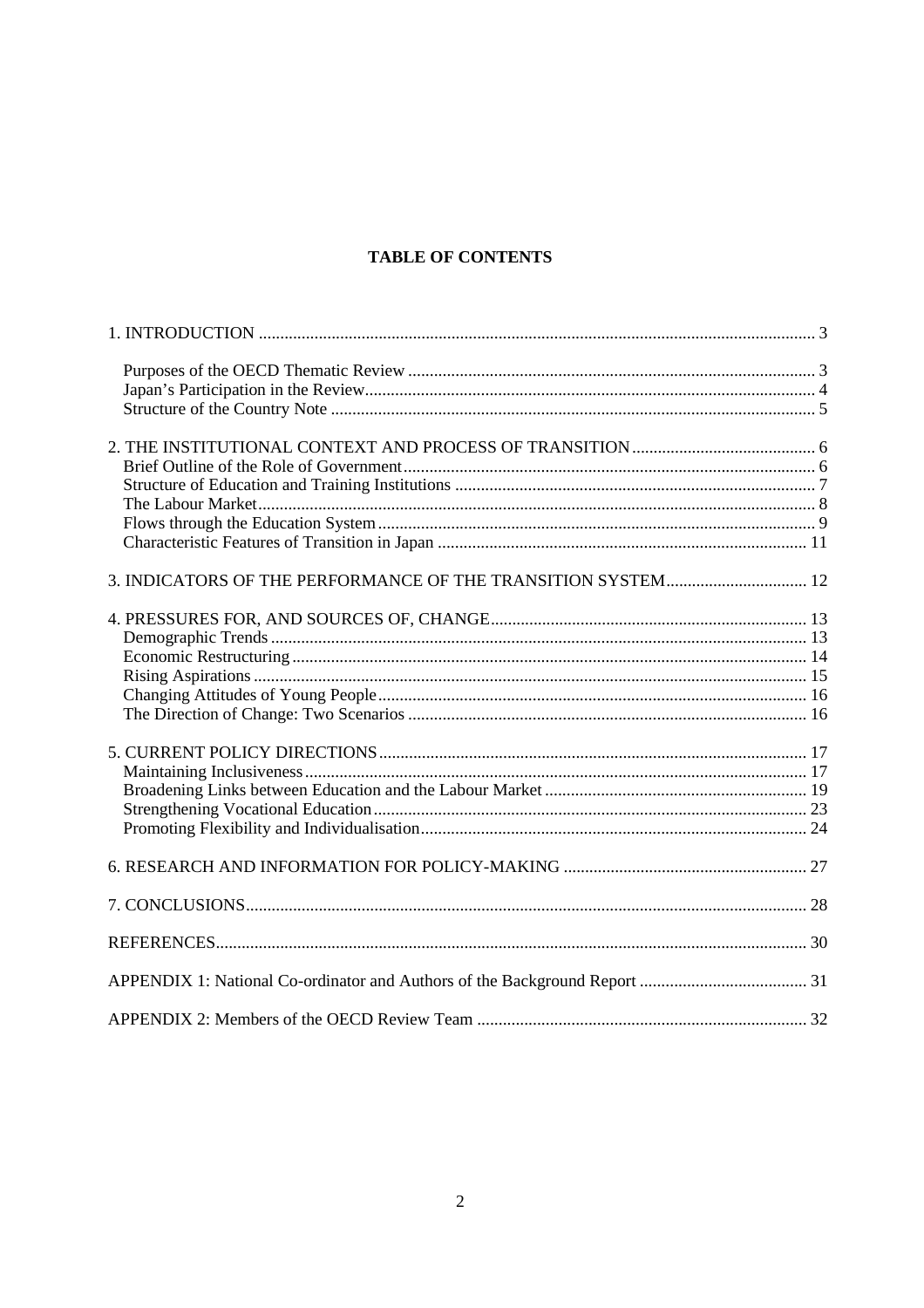# **1. INTRODUCTION**

## *Purposes of the OECD Thematic Review*

This Country Note for Japan forms part of the OECD's *Thematic Review of the Transition from Initial Education to Working Life*, a project launched by the Education Committee in November 1996. The review is a cross-national study designed to identify major aspects of change in the transition from initial education to working life occurring in OECD countries and, on this basis, to evaluate the contribution of different policy approaches to facilitating transition. Young people's expectations are changing, as are the labour markets in which they are seeking work, and all societies face major challenges in improving transition structures and processes. A detailed description of the review's objectives, analytical framework and methodology is provided in OECD (1996a).

Two key concepts shape the design of the OECD's cross-national review. The first is that transition issues concern the whole span of young people. Difficulties in making the transition to work are not confined to those who leave school with low levels of skills and qualifications. In Japan, as in many other countries, increasing numbers of young people are staying longer in formal education, partly because of problems in the labour market, with the consequence that transition issues can arise across a wide range of educational backgrounds. The OECD review has adopted a broad perspective that comprises the whole span of schoolleavers, including those who enter the labour market directly from secondary school or apprenticeship-type schemes, those who go onto further education or training before seeking work, and those who combine education and work in various ways.

The second key concept underpinning the review is that the initial transition to work needs to be seen in a lifelong learning perspective (OECD, 1996b). The pace of economic and social change is so rapid that individuals need to acquire new skills and knowledge throughout their adult lives to maintain their employability. This implies that a successful transition to work depends on having a sound foundation for future learning, as well as skills that the labour market requires now. From this perspective, improving the transition to work means more than getting young people into work -- it also requires helping them to become effective learners throughout their adult lives so that they can remain productive and active citizens.

The thematic review process is intended to help countries learn more about each other, as well as providing them with insights on their own experiences and policy frameworks. In contrast with OECD reviews that focus on policy issues in a single country, a thematic review is intended to draw out key findings and directions of comparative interest. The other distinctive feature of the thematic review process is that the work involves extensive collaboration among country authorities, the OECD Education Committee and Secretariat, and expert reviewers from around the world. The collaborative methodology is seen as an integral part of the joint learning process and the wide dissemination of the review's findings.

Japan is one of 14 countries participating in the OECD transition review. Six of those countries were reviewed in 1997 (Australia, Austria, Canada, the Czech Republic, Portugal and Norway) and an interim comparative report on their experiences has been prepared (OECD, 1998). Round 2 has involved a further eight countries being reviewed in 1998 and early 1999: Denmark, Finland, Hungary, Japan, Sweden, Switzerland, the United Kingdom and the United States. During 1999 the experiences of these eight countries have been progressively incorporated with the material produced from the six Round 1 countries to produce an extended comparative review document.

Fourteen countries -- about half the OECD's membership -- have been reviewed through the project. Improving young people's transition to work is clearly a high priority for OECD Member countries. The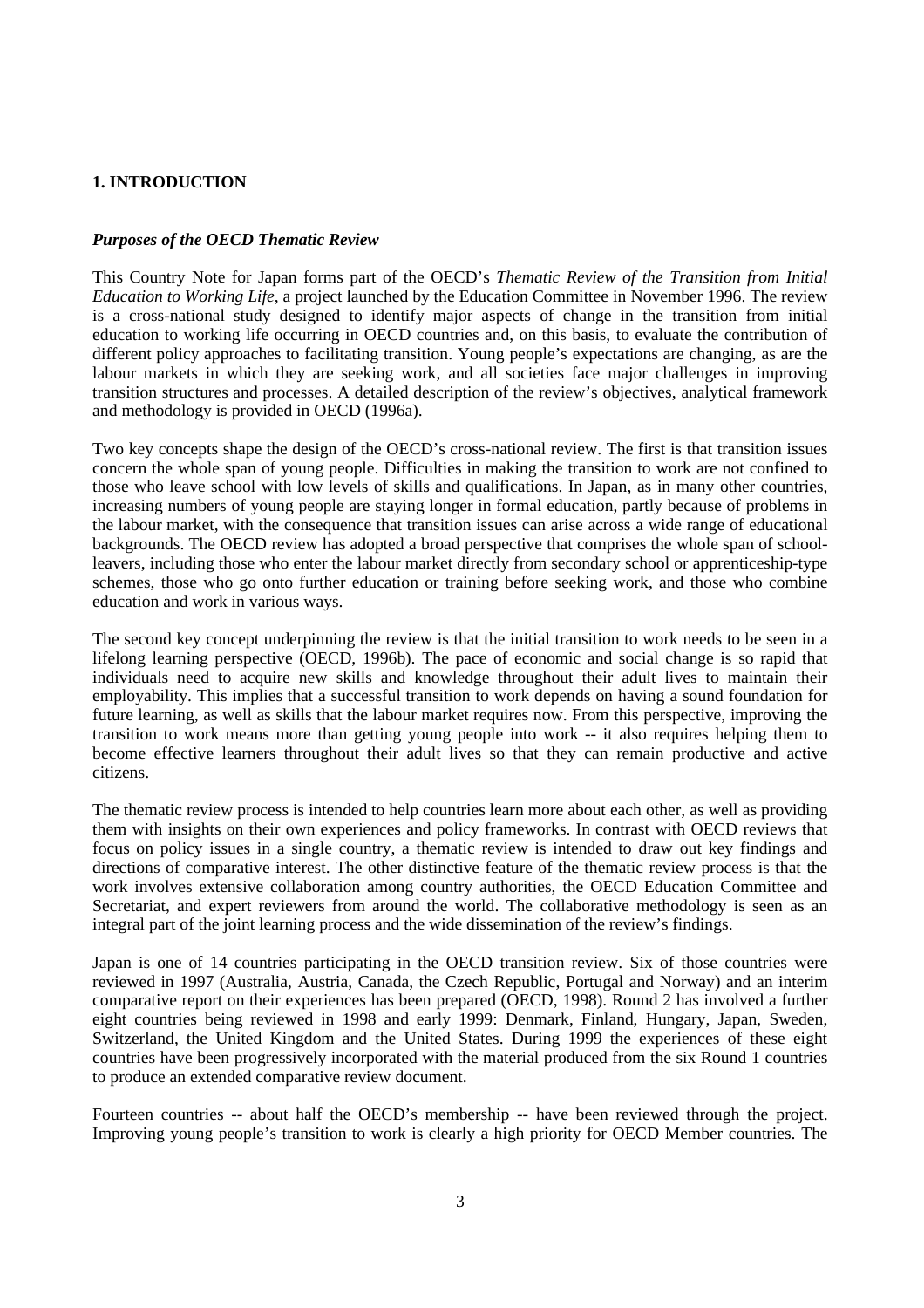thematic review represents probably the largest and most diverse group of countries to have participated in a comparative review of education-to-work transition.

This Country Note for Japan has been prepared by an OECD review team to fulfil three purposes: (a) to provide feedback to the Japanese authorities about policy initiatives affecting young people's transition to work; (b) to provide input to the OECD's comparative report; and (c) to act as a stand-alone document for people from other countries interested in transition issues in Japan.

Japan has long been considered to offer a distinctive, and successful, approach to organising young people's integration into working life. That approach has come under considerable pressure during the 1990s as Japan has experienced its most severe economic recession in decades. Japan's recent experiences, and the policy measures it is now putting into place, are of considerable interest to OECD countries as a whole.

## *Japan's Participation in the Review*

Japan's participation in the review was organised by the Ministry of Education, Science, Sports and Culture (Monbusho), with assistance from the Ministry of Labour (see Appendix 1). The OECD is very appreciative of the assistance provided by the Japanese authorities, including the organisation of a comprehensive visit by a review team from 28 September to 7 October 1998.

The review team comprised four invited experts from other Member countries (see Appendix 2). During the 10 day visit, discussions were held with a wide range of policy makers from Monbusho and the Ministry of Labour, educational and training institutions, employers, trade unions, and groups of young people. Site visits were made to a junior high school, four senior secondary schools of different kinds, a private tertiary institution, a public university, a small construction company that provides secondary students with internships, and a large utility company that recruits young people from all levels of the education system.

Around two-thirds of the meetings and site visits were held in Tokyo, and the others were in the Hyogo Region, which is centred on Kobe. Hyogo is considered one of the more innovative Japanese regions in terms of education and labour market interactions, which some observers partly attribute to the need to respond to the economic devastation and social dislocation caused by the earthquake which struck Kobe in 1995.

The discussions held by the review team centred on four main issues:

- − the ways in which young people's transition to work in Japan is changing;
- − the main problems and priorities for action, including the identification of at-risk youth;
- − the transition process and its outcomes, including the particular roles that education and training institutions, employers and other key agents should play; and
- − policies and programmes that are particularly effective, the reasons for their success, and constraints that may limit their wider implementation.

During the meetings and site visits, the point was frequently made that the late 1990s is a very significant period of transition in transition processes in Japan. The prolonged economic recession has led to reduced recruitment by enterprises, a weakening in employment tenure, and decreased resources for on-the-job training. In recent years new graduates from the education system have moved from a favoured position in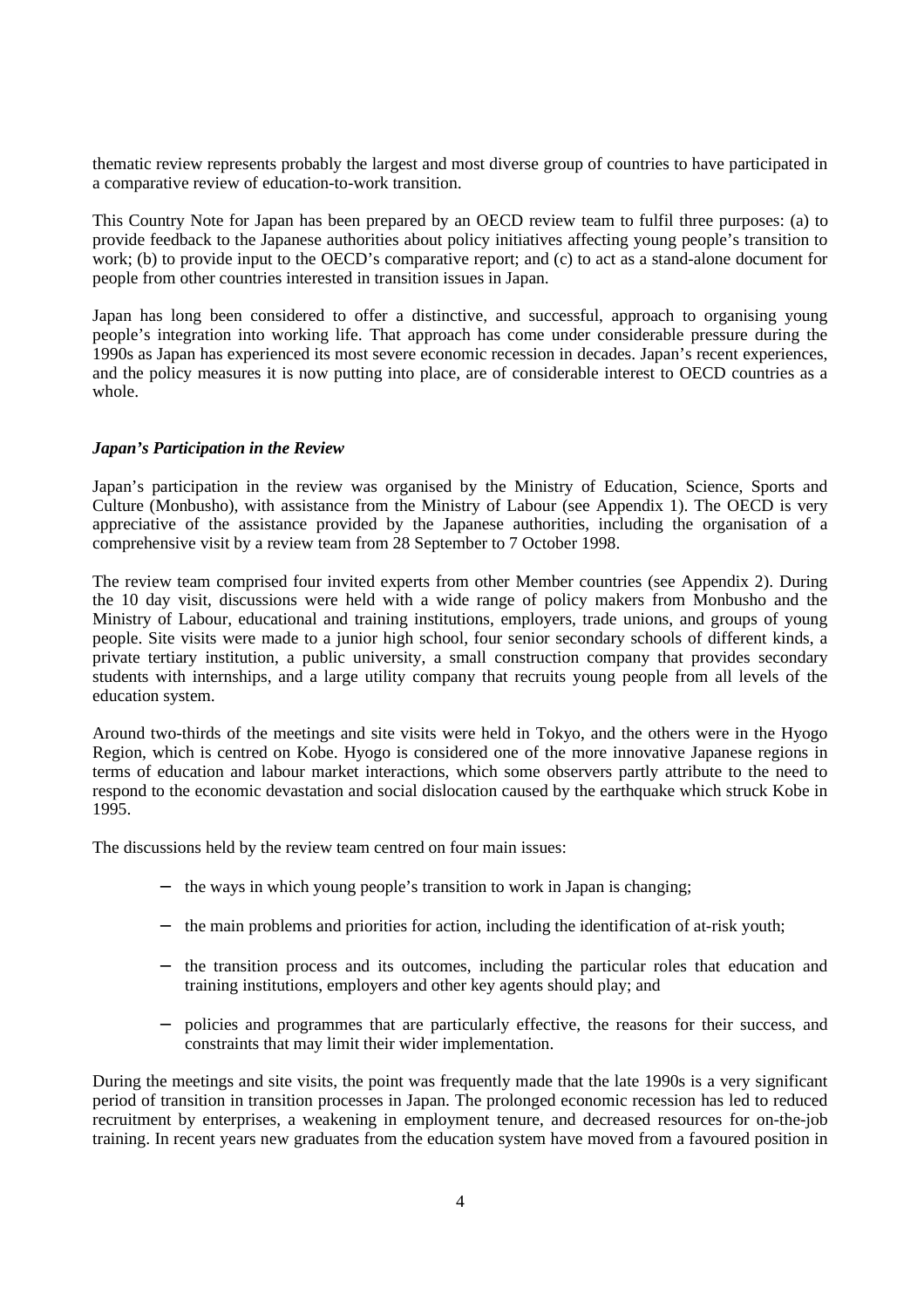the job market to one in which many are struggling to find work. For the first time in more than 30 years, there are fewer job offers made to senior high school graduates than there are applicants. Young people who leave their first job find it particularly difficult to secure stable employment.

The economic difficulties have further increased the already high level of demand for university education in Japan. Many of the people we spoke to expressed concern about this in terms of the costs involved, the strong impact of university entrance requirements on school curricula and pedagogy, and the limited opportunities available in upper secondary and tertiary education for contact with workplaces. A number of policy responses are being attempted, and these are discussed in the paper that follows. Nevertheless, the Japanese approach to transition still has many strengths, not least the strong commitment to social inclusiveness and finding a place for all. One of the key themes identified by the review team is the emerging tension between an emphasis on greater individualisation and flexibility within the education system, and the wider objective of social cohesion.

Prior to the visit the reviewers had the benefit of a comprehensive, 100 page Background Report commissioned by Monbusho from four leading Japanese researchers (Yoshimoto *et al.* 1998; see Appendix 1). The Background Report, which was based on the guidelines and key questions detailed in OECD (1996a), is a further important output from the thematic review process. The review team also benefited from extensive discussions with the authors of the report while in Japan.

The Background Report drew on a wide range of statistical and policy material produced by various agencies in Japan. Unless otherwise indicated, data included in this paper is taken from the national Background Report and other information supplied by Monbusho and the Ministry of Labour. Where data involving international comparisons are used, the paper draws on OECD publications.

Needless to say, however, this Country Note is the responsibility of the four reviewers listed in Appendix 2. Although we have benefited greatly from the background materials and discussions that were provided before, during and after the visit, any errors and misinterpretations are our own.

## *Structure of the Country Note*

The remainder of the Country Note is organised around six main sections. Section 2 outlines the key features of the institutional context and process of transition to work in Japan. There are many distinctive characteristics of Japanese culture, society and economy that shape the opportunities open to young people, and the policy framework within which public policy operates. This section is intended to draw out the main ways in which the transition process differs in Japan from other OECD countries. It also raises the question of the extent to which the distinctive features of the Japanese society and economy limits generalisability of Japanese policies and programmes to other countries – or to adapt in Japan approaches which work well elsewhere. Section 3 attempts to provide an assessment of the main strengths and weaknesses of the Japanese approach to transition. Implicit in this discussion is the question of the extent to which it is possible to remedy weak points without jeopardising the considerable inherent strengths of the system. Section 4 provides an extensive discussion of the main factors that are driving the extensive debate on transition policy in Japan – demographic change, economic restructuring, changes in employment practices, the increasing demand for higher education, and changing attitudes among the young. It concludes by identifying two possible scenarios for the future: one in which the transition becomes more flexible and differentiated but with higher dropout from the institutionalised channels, and one in which existing hierarchies and rigidities are reinforced.

Section 5 discusses and analyses four main directions of current education, training and employment policies, which it characterises as: maintaining inclusiveness; broadening links between education and the labour market; strengthening vocational education; and promoting flexibility and individualisation. It reviews their appropriateness in the light of the different scenarios for future change. Section 6 comments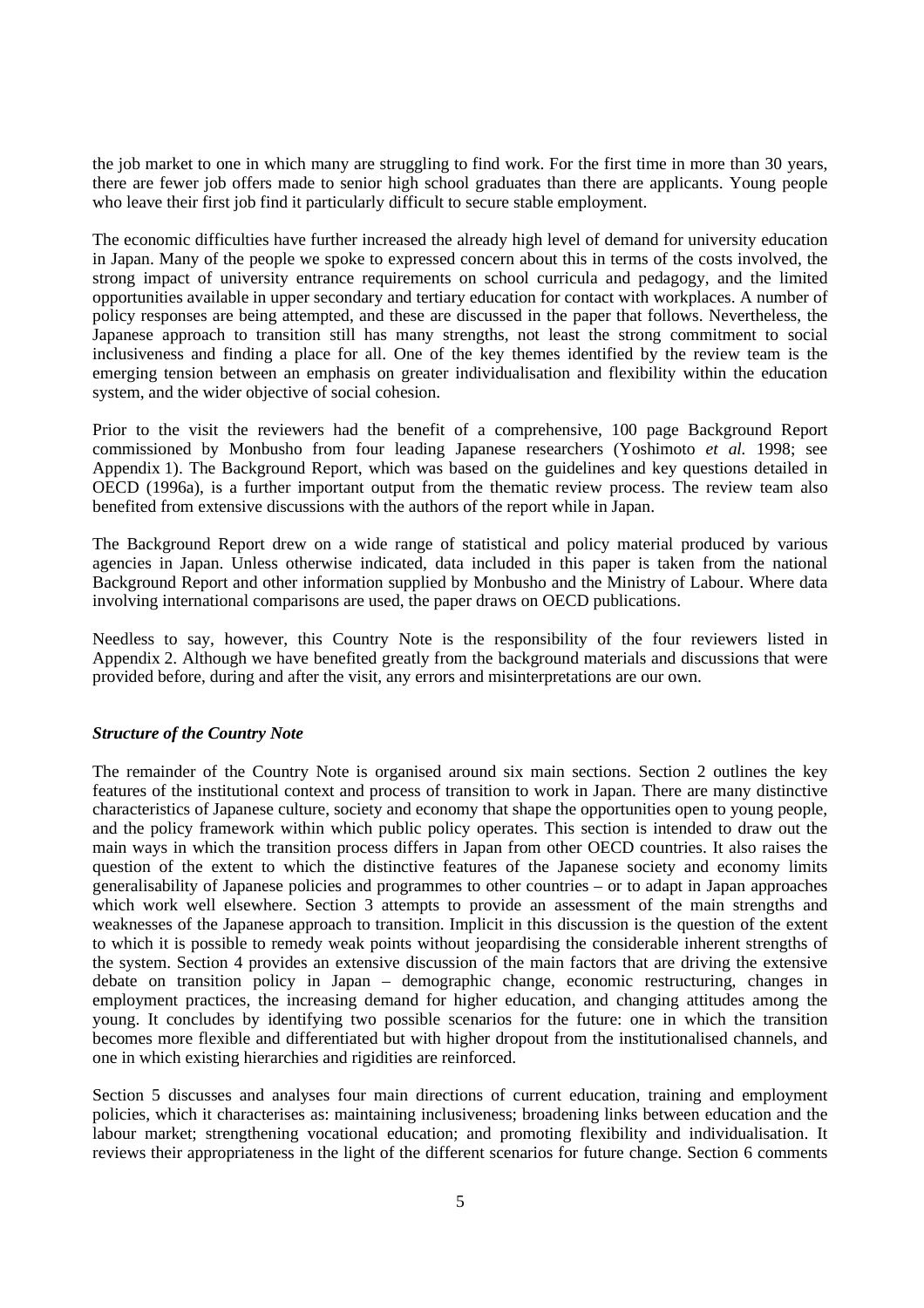briefly on existing data sources to support policy-making and reviews their adequacy in the light of changing needs and circumstances. Finally, Section 7 summarises the review team's conclusions. The team endorses the broad objectives the government is trying to achieve. The analysis suggests, however, that there are major areas that will need continuing policy attention, including the nature of the general education programmes in which the majority of young Japanese are enrolled, social and gender inequalities, the provision of second chances in education, the complementarity of initial education and company-based training, and the research and information base that underpins policy development. We trust that the international perspectives provided by this review can contribute, in a modest way, to the debate about educational reform that is so clearly evident in Japan.

## **2. THE INSTITUTIONAL CONTEXT AND PROCESS OF TRANSITION**

## *Brief Outline of the Role of Government*

The Ministry of Education, Science, Sports and Culture (Monbusho) has general responsibility for all education, from kindergartens to universities. It implements the Government's education policy and supervises the activities of the education system. Monbusho co-ordinates the development of education at all levels and in all fields. It co-operates with regional and local authorities, providing advice and issuing guidelines and regulations for educational development according to need. Responsibility for education below the university level is shared by Monbusho, prefectures and municipalities. A number of universities, junior colleges and colleges of technology are directly subordinate to the Ministry. Monbusho also approves the establishment of local public or private institutions of higher education.

The role of the Ministry of Labour (MOL) in education is to promote the matching of labour supply and demand. Subordinate to it are the regional public employment agencies, which provide advice and other services for graduates to help their placement. Rising unemployment rates have underlined their importance. MOL also has regional human resource development centres, which provide part-time or correspondence vocational and professional education, thus supplementing the provision of the education system and promoting employment. These centres also develop methods for evaluating vocational abilities. MOL also supports education-industry co-operation by promoting students' internships.

For regional administration, Japan is divided into 47 prefectures and further into municipalities. Every prefecture has a board of education, which acts as the regional education authority and is responsible for developing public education in the area. Every municipality also has a board of education, which executes the same duties at the local level. With the exception of national institutions, the financing of education is shared by the national, prefecture and municipal levels, in some cases being bound to the accumulation of income and consumption tax. The share of national funding usually varies between 30 per cent and 50 per cent, depending on the nature of educational provision. Private schools get discretionary aid from the state. With the exception of compulsory education, educational institutions generally charge a tuition fee.

The governance in Japan has traditionally been fairly centralised; however, the prefecture boards of education in particular appear to have a strong role in educational administration at the regional level. The Government has decentralised decision-power in curriculum design to some extent. Monbusho ensures a degree of national uniformity by issuing a Course of Study, which is a national core curriculum, and approving textbooks. The Course of Study determines the national qualitative and quantitative standards for each subject and each educational level, but within this national framework, schools can design their curricula according to local needs. At the lower secondary level, for instance, these elective subjects amount to from 10 to 30 per cent of all annual classroom hours.

In Japan advisory councils play an important role in the design of education policy. The major education policy partners are represented on the councils. In the 1990s the Central Council for Education has taken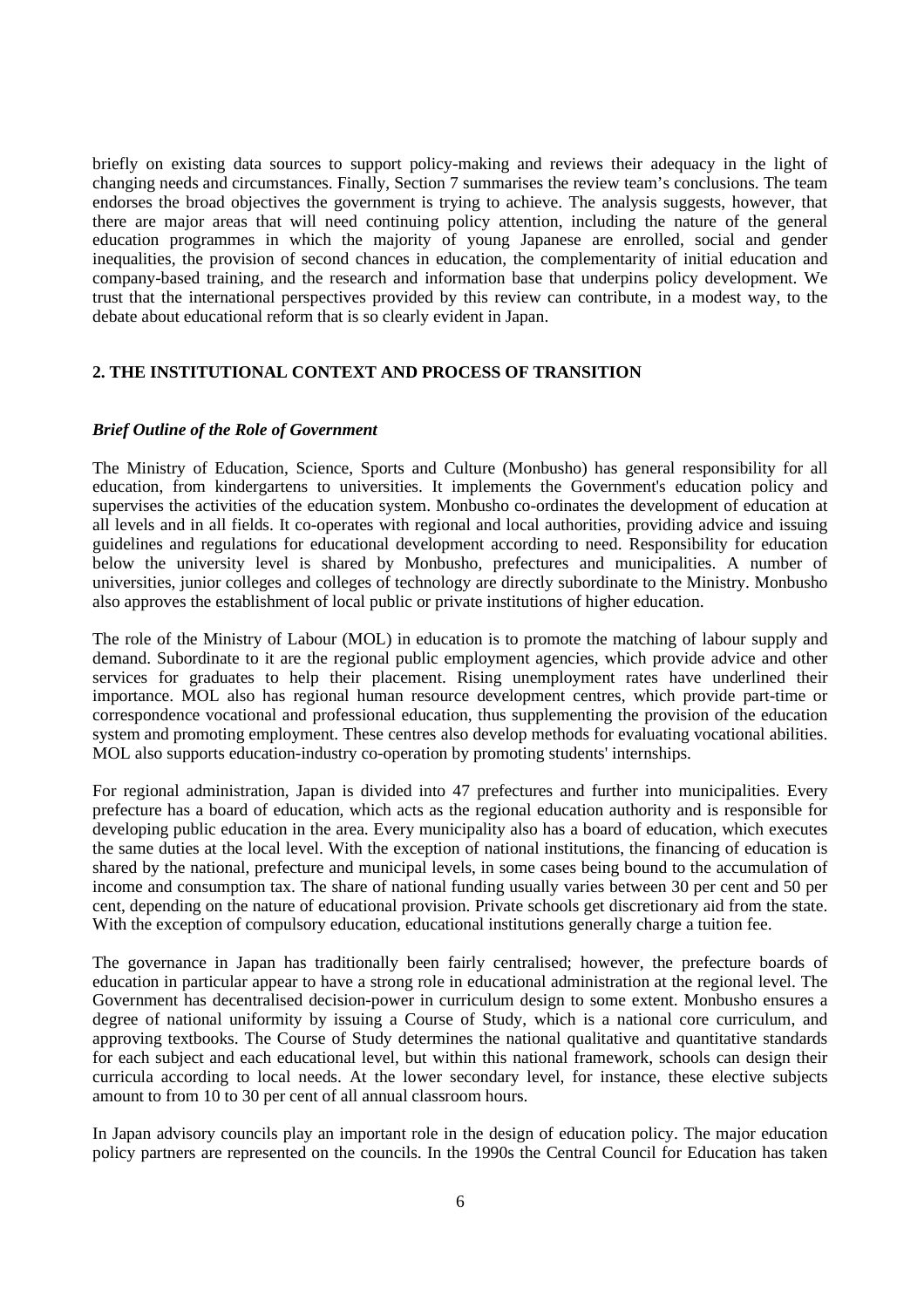the initiative for a reform of secondary education, for changes in student selection to offer wider opportunities, for the development of co-operation between schools homes and the community, for a reform of entrance examinations, and for many other reforms. The Curriculum Council in turn has proposed a reform of curriculum standards. In 1998 the Council of Science Education and Industry Education published a report *The Future Model for Education at Specialised Upper Secondary Schools* with the aim of developing industrial education. The most important policy lines adopted by Monbusho in recent years have been based on the proposals of these councils. There are similar advisory councils at the regional level; they may not have the same political significance as their national counterparts, but they play an important role in promoting co-operation and a dialogue between partners at the local level.

## *Structure of Education and Training Institutions*

Japan has one of the highest rates of education participation in the world. Although compulsory education spans the 9 years from age 6 to 15, more than 90 per cent of the population enrols for at least 14 years of education, which is the second highest level of participation among OECD countries (OECD, 1998). The compulsory school years (six years of primary education and three years of lower secondary education) provide an essentially uniform curriculum and institutional framework at each level, and almost 100 per cent of students are enrolled in public schools. However, as students move into upper secondary education, and onto tertiary studies, there is an increasing diversity of institutions and programs, and the share of students in private institutions rises markedly.

Entrance to the three years of upper secondary education (ages 15-18 years) is not automatic. Students need to pass competitive entrance examinations to gain a place in either a general (academic) or specialised (vocational) senior high school in either the public or private sectors. However, despite this, the transfer rate from lower secondary to upper secondary education is very high -- about 95 per cent. Within each of these two broad categories of school a hierarchy of institutions is perceived to operate, with the competition being fiercest for the most prestigious schools. Although entry to general upper secondary schools is the most competitive, entry to the most highly regarded specialised schools is also quite competitive. The majority of students enrol in the general senior high schools. In 1997 some 72 per cent of upper secondary students were enrolled in general schools, which was well above the OECD country average of 46 per cent (OECD, 1998a). Of the 28 per cent of upper secondary students classified as enrolled in vocational and technical schools in Japan, virtually all were in school-based programs.

Table 1 records the major types of upper secondary schools in terms of the distribution of enrolments and the destinations of students after graduation. As can be seen there are marked differences in the post-school destinations of graduates from the different institutions. Some 80 per cent of the graduates from general senior high schools – which is by far the largest sector of upper secondary education -- enter university or special training colleges. This proportion who continue onto tertiary education has been rising over time, which means that the majority of young Japanese – around 70 per cent -- now enter the labour market from tertiary education. The direct route from school to employment is now largely confined to graduates from vocational schools, and such schools have been attracting a lower proportion of the age cohort.

# **Table 1 Distribution of enrolments, and destinations of graduating students, by type of upper secondary school, 1997**

|                | Total           | Destinations of graduates (% of graduating class) |                  |            |       |
|----------------|-----------------|---------------------------------------------------|------------------|------------|-------|
| Type of school | enrolments      | University                                        | Special training | Employment | Other |
|                | $^{\prime}000s$ |                                                   | colleges         |            |       |
| General        | 3217            | 49                                                |                  |            |       |
| Vocational     | 1024            |                                                   | 24               | 61         |       |
| Other          | 97              | 60                                                | 24               |            |       |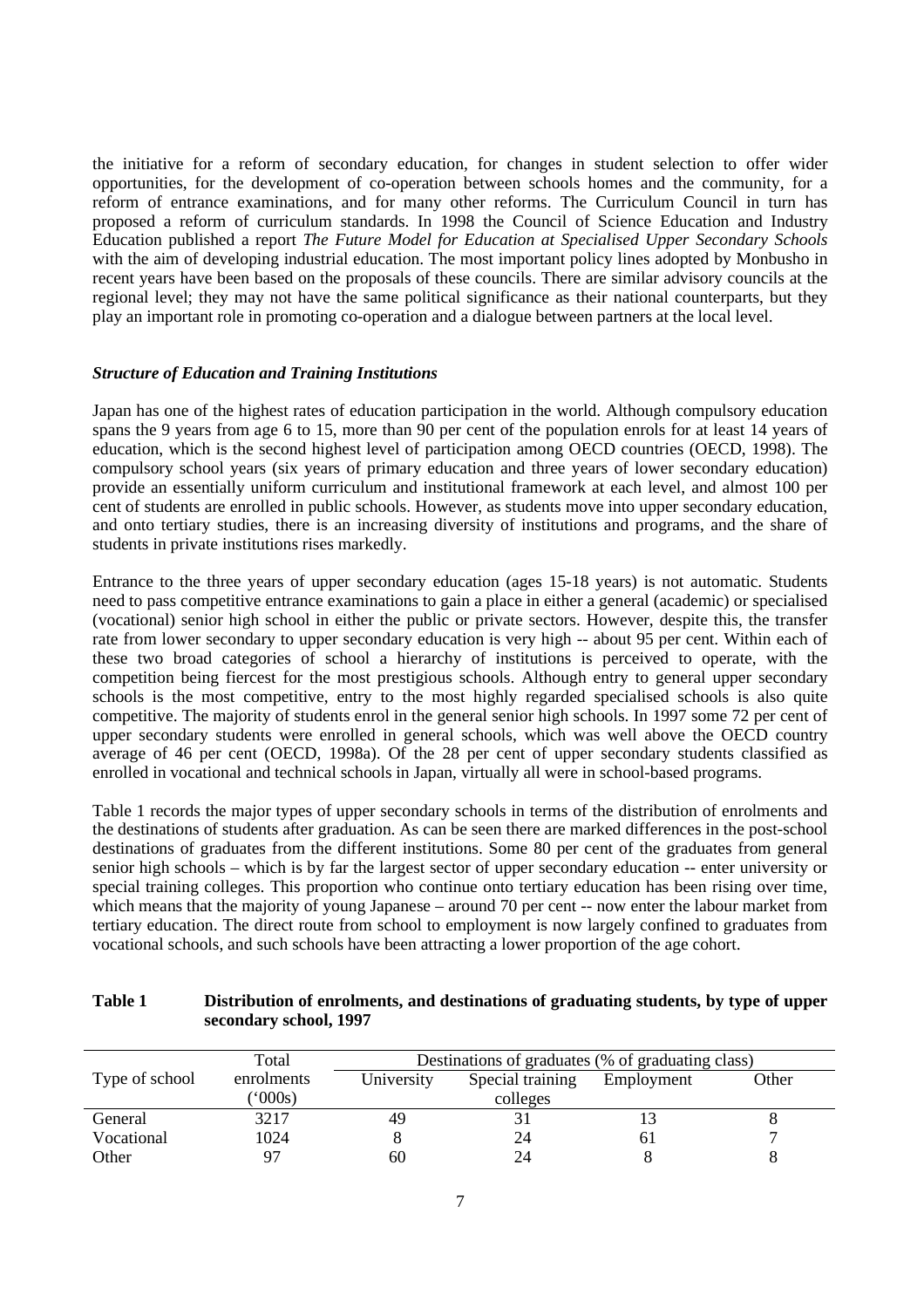| $\cdot$ $\cdot$<br>specialised |     |    |        |     |     |
|--------------------------------|-----|----|--------|-----|-----|
| *****                          |     | ້  |        | ∠⊂  | 1 U |
| Total                          | - - | 40 | o<br>∼ | - - |     |

*Source*: Yoshimoto et al (1998).

Higher education includes universities, junior colleges and technical colleges. Both universities and junior colleges require entering students to have an academic level equivalent to at least upper secondary education; first degree university courses typically last four years, while those in junior colleges last two or three years, and qualify graduates for university enrolment. Entry to technical colleges is possible before completing upper secondary education; the courses last five years and are oriented towards preparing engineers. Universities dominate post-school educational provision, enrolling over 70 per cent of all commencing students. The university sector, though, is highly diverse. Around 70 per cent of universities are in the private sector, and vary greatly in size, course specialisations and academic reputation. Private institutions are also highly common in the junior college sector, comprising 90 per cent of colleges. Such institutions tend to be highly specialised and concentrate on serving niche parts of the labour market.

Outside the formal education system are a number of vocational training institutions operated by Ministries other than Monbusho. These concentrate on preparation for occupations such as the police, agriculture and the diplomatic service. Only around 1 per cent of senior high school graduates enrolled in tertiary education are in such institutions.

## *The Labour Market*

The Japanese economy has produced one of the highest living standards in the world. Japanese manufactured products are widely renowned for their high quality and are available in markets around the world. Yet, despite the common perception of Japan as a strongly export-oriented country, exports comprise only around 10 per cent of GDP, which is well below the proportion in most other OECD countries (OECD 1997b). The main driver of the Japanese economy is the very large domestic market, and it is the flatness of domestic demand that is largely responsible for the recession of the 1990s. A key strategic challenges for Japan is how to increase its share of world trade in new growth areas such as financial services, biotechnology, telecommunications, electronic media and tourism. One of the concerns frequently expressed to the review team was that the profile of skills and knowledge being generated through the education and training system was failing to keep pace with the demands of an increasingly competitive and open world economy.

Compared to countries with similar income levels, the broad sectoral distribution of employment in Japan has more people working in industry (34 per cent) and fewer in services (60 per cent). Part of this could be due to the fact that the public sector in Japan is not as large as in many other countries. Employment in the public sector, though, is generally highly prized and is especially popular among university graduates. As is the case now with most OECD countries, only a small (6 per cent) and ageing part of the workforce is in agriculture.

The export sector of the Japanese economy is dominated by large manufacturing firms. Yet most Japanese workers are employed in medium and small enterprises. The smaller firms are often suppliers of parts and services to the large manufacturing enterprises, and are especially important in the domestic economy. This is likely to become even more the case as new technologies and a more flexible labour market enable small enterprises to start-up with relatively low costs to meet niche demands for customised goods and services. As is documented below, job openings for high school and university graduates in large firms have declined in recent years. There is evidence that small enterprises have stepped in and increased their hiring of young workers during the recession, which has partially offset the decline in youth recruitment by large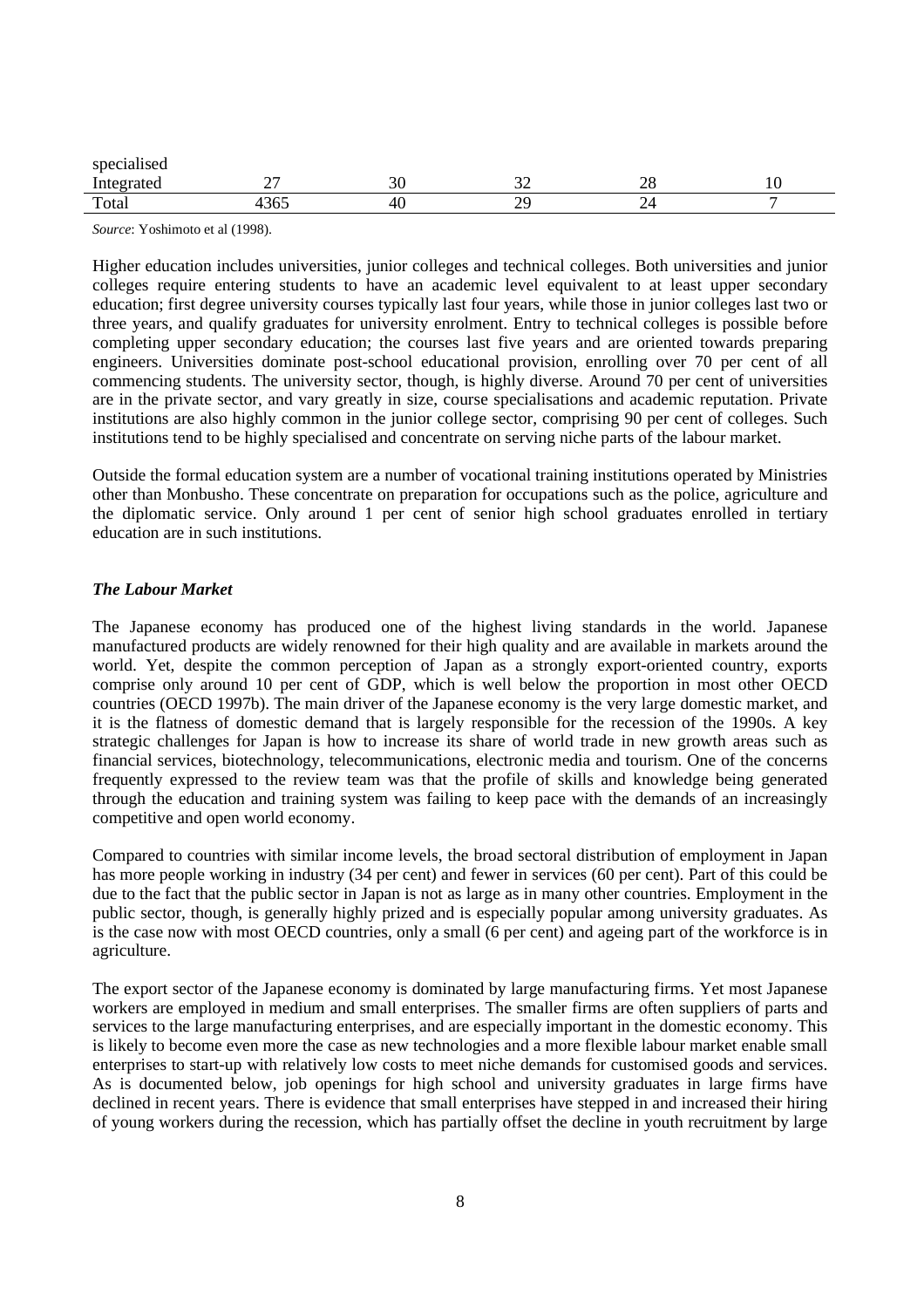firms (Mitani, 1999). However, the diversity and fluidity of small enterprises causes difficulty for educational institutions used to interacting mainly with a small number of large employers.

The Japanese labour market has traditionally been much more open to young people than have labour markets in many other OECD countries. Despite the severe economic recession in recent years, employers have continued to hire young workers, while similar economic conditions in other countries have entrenched the position of established workers at the expense of the young. The key explanatory factors seem to be the very strong linkages between Japanese employers and schools, the confidence employers have in the quality of the graduates from Japanese education, and the relatively low costs of taking on new workers. Although the system of lifetime employment is weakening in Japan, the young are prepared to accept comparatively low starting wages because of the opportunities for on-the-job training and relatively steep age-earnings profiles.

New school-leavers are generally employed as full-time workers at the base of distinct career ladders, and job turnover is low (although rising among some groups, and those who leave jobs can have trouble finding employment). The key employment criterion remains long-term trainability, as evidenced by academic achievement. Secondary schools play a key role in job placement, with on-going support from public employment offices for new workers. Long-established links between individual employers and schools mean that employers have confidence in school assessments of young people's suitability for their enterprise. Students have a strong incentive to work hard because of the direct link between school assessments and job prospects. As is detailed below, however, these well-established patterns are starting to fray as young people's attitudes towards work and careers change, and economic restructuring is increasing the pressure on firms to broad selection criteria and to recruit from a wider age range and from among people in mid-career.

## *Flows through the Education System*

The structure and segmentation of the pathways through upper secondary education in Japan is expressed in schematic form in Figure 1. It show the proportion of the age cohort located in different activities: in general education; in vocational education; or not in education or training. As was evident from Table 1, the principal post-school destination of graduates from general senior high schools is tertiary education, while the labour market is the main destination of those from vocational schools. There is comparatively little of the diversity of post-school destinations (either to tertiary education or to employment) from the one school type that is seen in a number of other OECD countries. As the diagram shows, only 13 per cent of general high school graduates entered employment direct from school in 1997.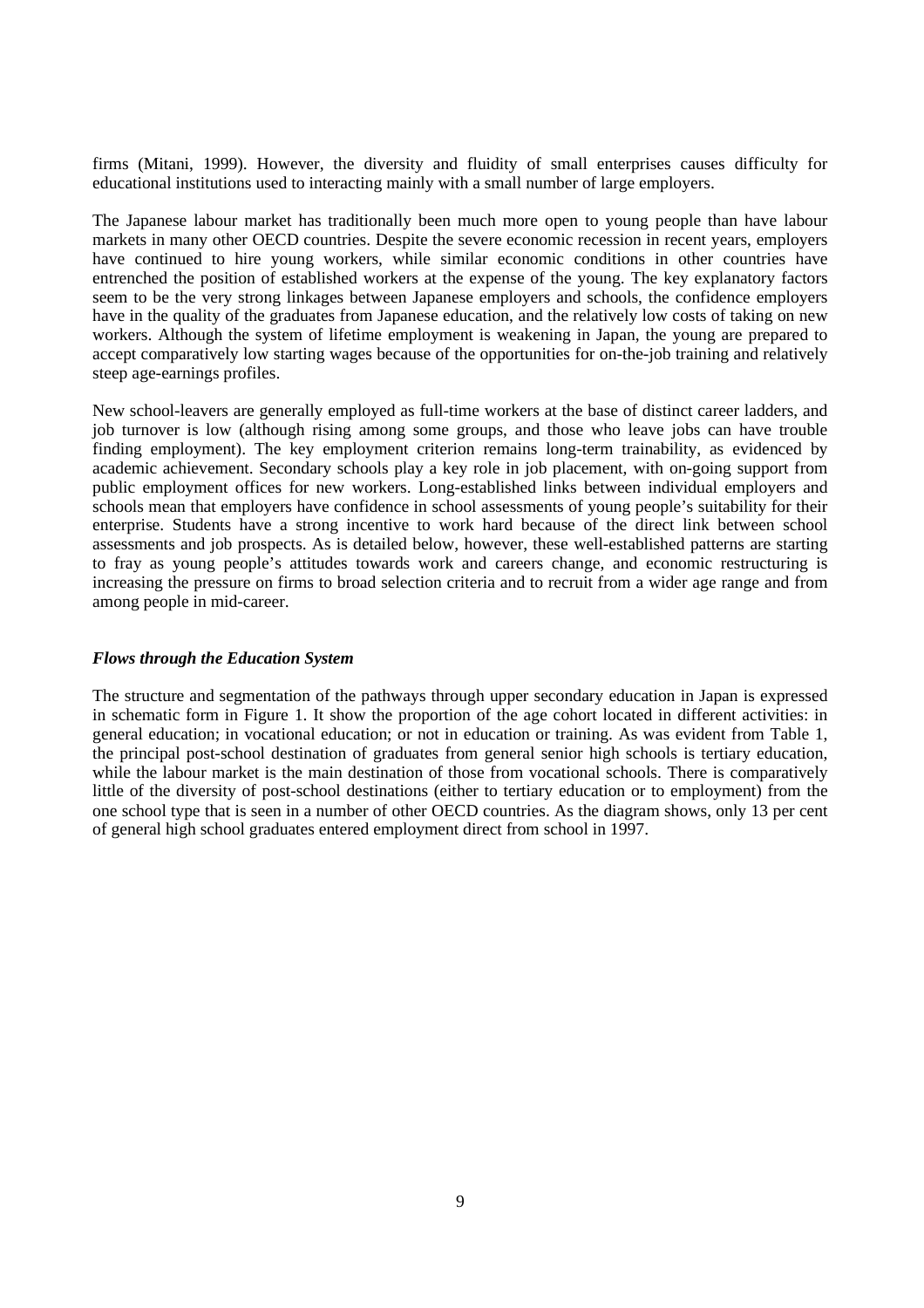

students directly entering the labour market

Figure 1 indicates that the vocational programs in upper secondary education are almost all school-based. There is almost no apprenticeship-type provision in Japan, and students within vocational programs spend little time involved in structured learning within workplaces as part of their courses. Although, as discussed later in the paper, there is considerable policy interest in promoting internships for students such programs do not enrol many young people at the present time. Although in principle it is possible for students to start in a general senior high school and to later transfer to a vocational school, and vice versa, it seems that few students follow that path. Accordingly, the diagram does not show horizontal linkages between general and vocational upper secondary education. It does show, though, a considerable strength of the Japanese system: the very low proportion of the cohort (just 4 per cent of 15-18 year-olds) who are not in education or training.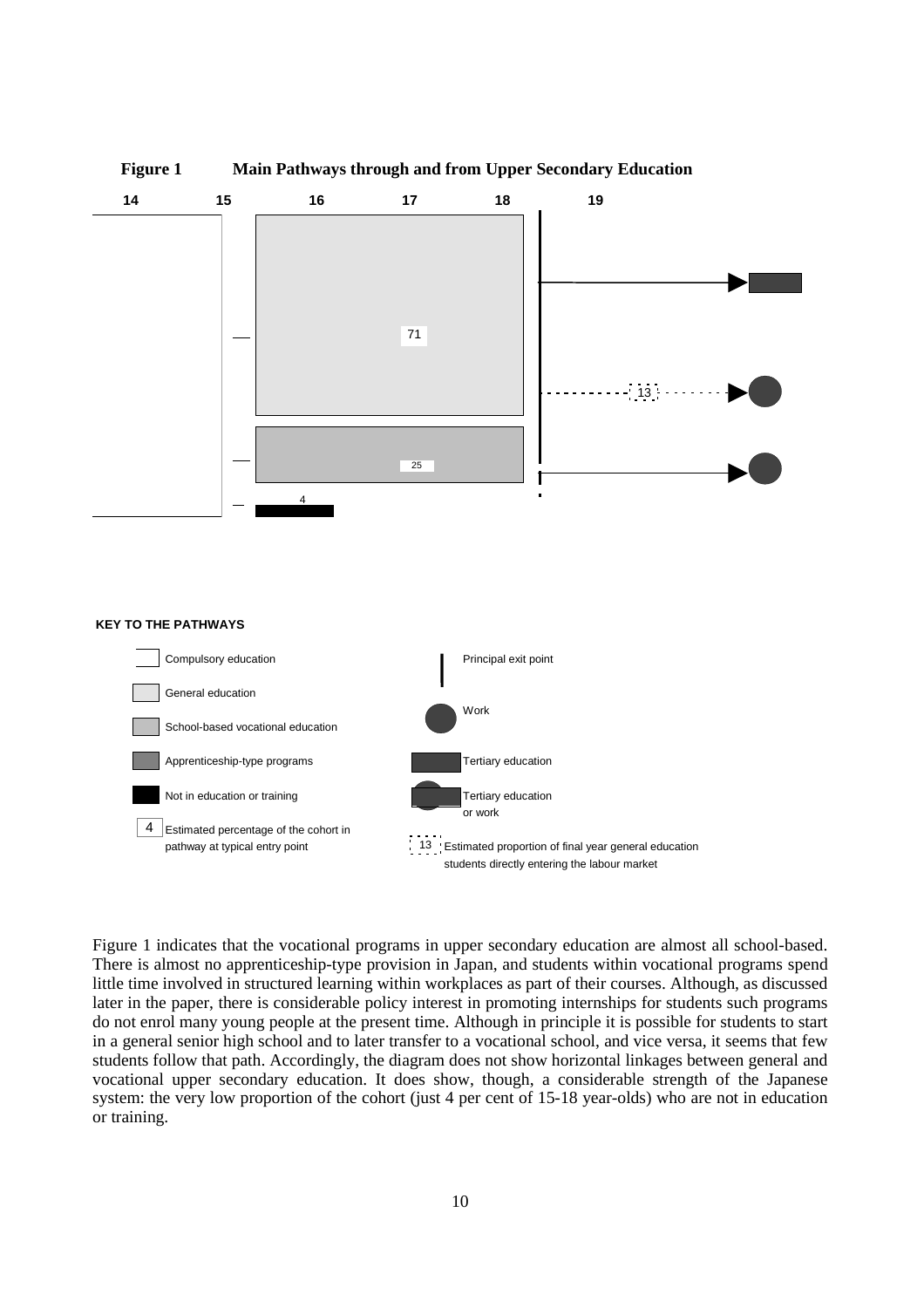The economic recession has increased the already high level of demand for university education in Japan. Most young people now enter the labour market after tertiary education and not direct from school. There is some concern that the industry-education linkages are much weaker in tertiary education than in secondary education, despite the existence of a large private tertiary sector.

## *Characteristic Features of Transition in Japan*

A number of the structures and processes by which young people move from initial education to working life in Japan have much in common with other countries. However, the way that these features are configured and linked together gives a distinctive character to the Japanese system. The list that follows is expressed in stylistic form. The features do not apply uniformly, and some of them are being reshaped and weakened by changing economic and social circumstances. However, they provide a means of expressing what is different about transition processes in Japan.

- There is a division of skill acquisition functions between the education sector (focused on general education and identifying 'trainability') and enterprises (which develop specific skills and knowledge).
- − There is a clear hierarchy of education sectors, institutions and programmes based largely on how difficult it is to enter (based on academic criteria), and on the destinations of graduates (especially the proportion entering university).
- − There is a strong culture of expectations and aspirations for high educational achievement; families and young people invest substantial money and time in education.
- − The relatively fixed and enduring status hierarchy of educational institutions creates two kinds of educational market: at the 'top' end students compete to enter institutions, and at the low status end institutions compete for students.
- − Variation in program offerings and student performance tends to be between educational institutions rather than within them.
- Young people need to make fairly early decisions about where they are going at the next transition point; the point of entry to upper secondary school at around age 15 is particularly important in shaping long-term prospects.
- The transition to work tends to be institutionally based and shaped by the pattern of relationships formed over time between individual educational institutions and employers.
- − There are separate labour markets for graduates and for other job-seekers, with different selection criteria (trainability and experience, respectively) applying to each.
- − There is a strong relationship between educational qualifications, starting salary and career progression.
- − Career development tends to be shaped by labour markets within enterprises more so than by labour markets external to the firm.

These contextual and process features raise two challenges for any analysis of transition in Japan. The first is the extent to which they limit the generalisability of Japanese policies and programmes to other countries. The second challenge is more of an internal one: are these features so deeply embedded in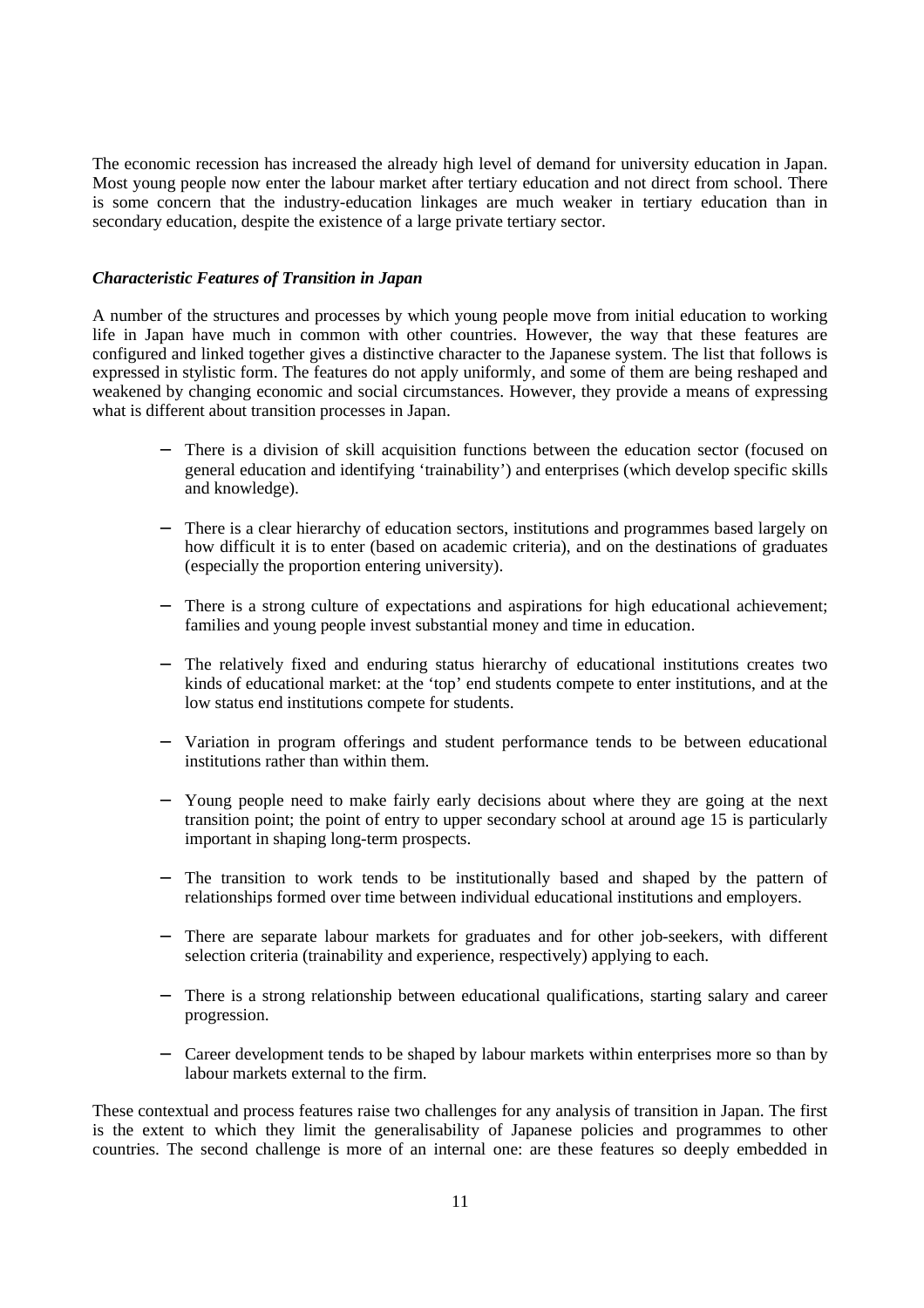Japanese culture and society that they restrict the capacity of the system to change? Or are they in fact somewhat transitory in nature and shaped by a distinct phase in the nation's history that is itself now under challenge?

## **3. INDICATORS OF THE PERFORMANCE OF THE TRANSITION SYSTEM**

The pathways connecting education and work in Japan tend to be institutionally based. Gaining access to the right sort of educational institution, especially at upper secondary level, plays a significant role in shaping the opportunities and constraints that young people face? However, what is interesting about the Japanese approach is that the connections between educational institutions and workplaces are not made through employers playing a strong role in establishing curricula and assessing educational performance, but rather by a more informal set of relationships that connect the spheres of education and work – spheres that in most other ways are largely separate from one another. This form of arrangement gives rise to a particular pattern of strengths and weaknesses.

The Japanese approach to transition offers considerable strengths. It is a highly inclusive system: relatively few 15-18 year-olds are not enrolled in education or training. Young people have strong incentives to work hard in education, and educational progression is largely meritocratic. There is very high participation in education which in turn provides a basis for social cohesion and a solid foundation for on-the-job training. Enterprises are strongly oriented to developing workforce skills. Young people have considerable advantages over other potential applicants in gaining access to jobs. Relatively low starting wages combined with well-educated entrants provide employers with an incentive to recruit and train the young. The careers guidance system appears to be well-resourced and effective, combining both classroom activities and counselling, and is based on on-going collaboration between educational institutions and public employment offices. Secondary schools typically have a Career Guidance Department staffed by up to 5 teachers in lower secondary schools and 6 to 10 teachers in upper secondary schools. These Departments organise school-wide projects aimed at improving students<sup>3</sup> knowledge of educational and employment opportunities, and seek to maintain effective relationships with local employers and the public employment office (some of the duties of the employment office are entrusted to upper secondary schools under legislation). Home room teachers have the main responsibility for individual student guidance and support in regard to career choices. Educational institutions have a strong interest in mapping the destinations of their graduates. Overall, the Japanese system provides relatively clearly defined and predictable pathways form school into work.

The strongly institutionalised basis of transition in Japan does, however, give rise to a number of weaknesses and tensions. The educational system is segmented both vertically (through a hierarchy of institutions) and horizontally (it can be hard for students to move between general and vocational schools or between programs within institutions). Vocational education has a low status, especially at upper secondary school level. The system is heavily age-dependent: it is based on all young people moving at the same pace. It is strongly dependent on getting each allocation of students to educational institutions and to the first job 'right'. There are limited second-chance and re-entry opportunities for those who do not get it right the first time. Despite some improvements the career paths for women are typically much shorter than for men. There appears to be relatively little individuality or autonomy in young people's decision making, which is dominated by the assessment of academic learning rather than individual preferences. The links between education and the labour market, although strong, are narrow in that they are focused on the recruitment point. There seems to be little articulation of initial education and training within enterprises. Overall, the system has been characterised as providing young people with prolonged education but little development of workplace or career awareness (Yoshimoto et al, 1998).

Such concerns were widely expressed by the groups and individuals we met in Japan. The system, though, is not standing still. There are considerable pressures for and sources of change.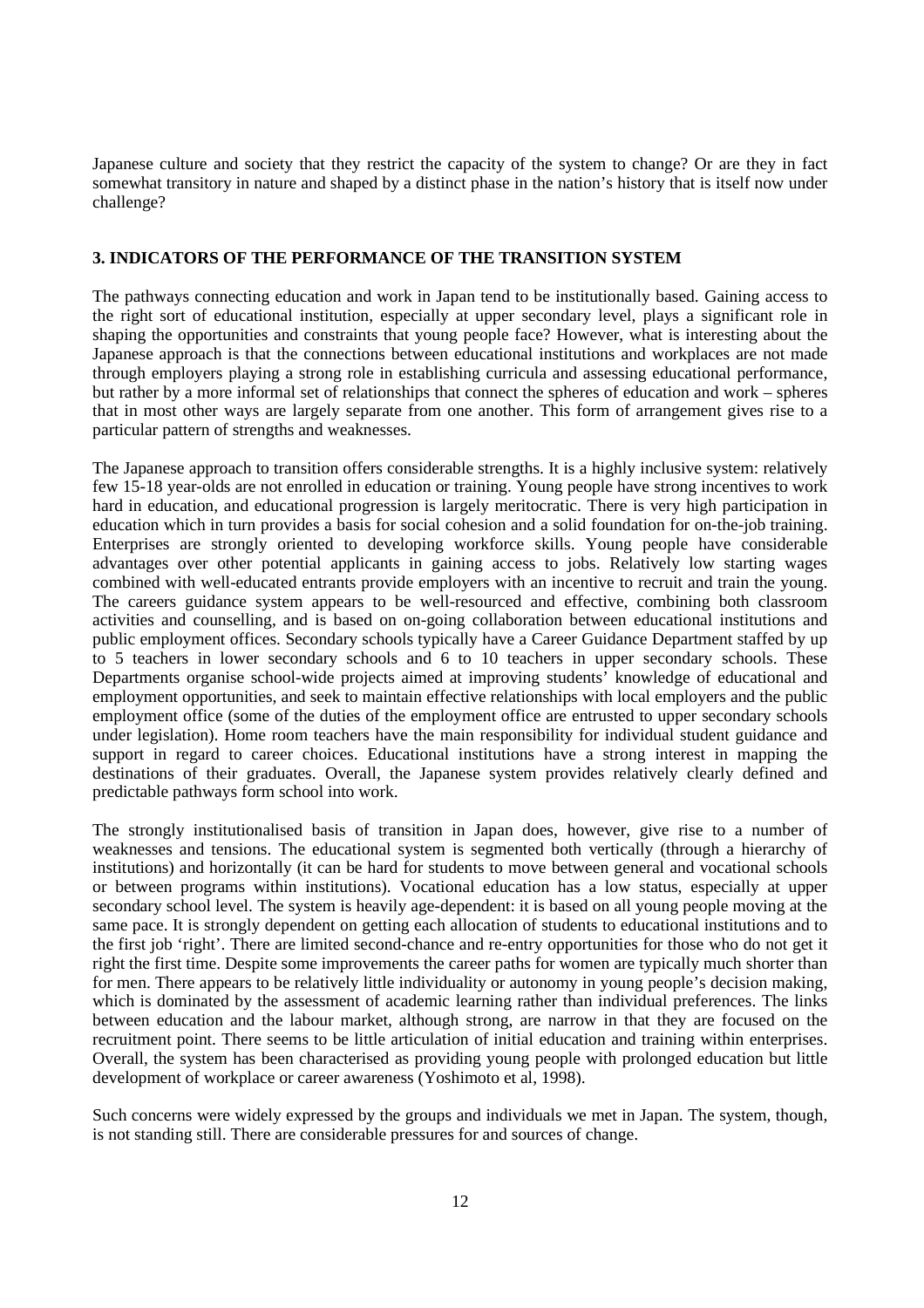## **4. PRESSURES FOR, AND SOURCES OF, CHANGE**

The transition process is itself in a process of transition. There is a widely shared view that Japan is now at a turning point, although there is uncertainty about the direction in which it is turning. Several factors are creating pressures for change.

## *Demographic Trends*

The population of Japan was 125 million in 1995. It is expected to reach a peak soon after 2000 and to decline throughout most of the 21st century. The trend is mainly the result of fluctuations in the birth rate, which reached peaks in the late 1940s and early 1970s and has declined since then. The number of people aged 18 years exceeded 2.0 million in 1990; it is expected to have fallen to 1.2 million in 2010. Over the same period the number of people aged 60 or over will have risen substantially, as the post-war babyboomers reach their 60s.

The social support systems and the economy of Japan have been predicated on the assumption of population growth. A rapidly ageing society will put great pressure on both formal and informal sources of social support, and impose a greater financial burden on the working population with a possible decrease in net incomes. Young entrants to the labour force have been an important source of dynamism and innovation in the post-war economy, and the decline in their numbers may have far-reaching consequences for systems of career development and for the lifetime employment system itself. The decline in new entrants to the workforce may mitigate the effects of recession and economic restructuring, described below, although the main impact will not be felt for several years.

The changing demographic outlook is illustrated by the decline in the group aged from 5 to 14 years. Between 1990 and 1996 this group declined by 18 per cent, and it is projected to decline by a further 8 per cent by 2006 (OECD, 1998). The decline in the cohort will change the balance of supply and demand for education, and increase the institutional competition for students. This may encourage further growth in participation rates. The existing number of places in higher education would be sufficient to support universal participation among the projected youth cohort of 2010. We found little evidence that institutions were planning to respond to the shortfall in young applicants by increasing recruitment among older age groups. The shortfall will most affect those institutions which have lowest status and least pulling power in the hierarchical education system: specialist high schools, junior colleges and special training colleges. It may encourage these institutions to innovate in order to retain their students. In the institutions we visited which had introduced curricular reforms, a decline in enrolments or the prospect of a decline had often been a stimulus to reform. On the other hand the increased competition for students may provoke a defensive response in higher-status institutions, and reinforce the academic bias which is perceived to be the source of their status and consequently of their high student demand. The demographic trend may have a further conservative influence by reducing the influx of new blood into the teaching profession; as described below, the qualifications and attitudes of teachers are perceived to be a significant barrier to reform by a number of people we spoke to.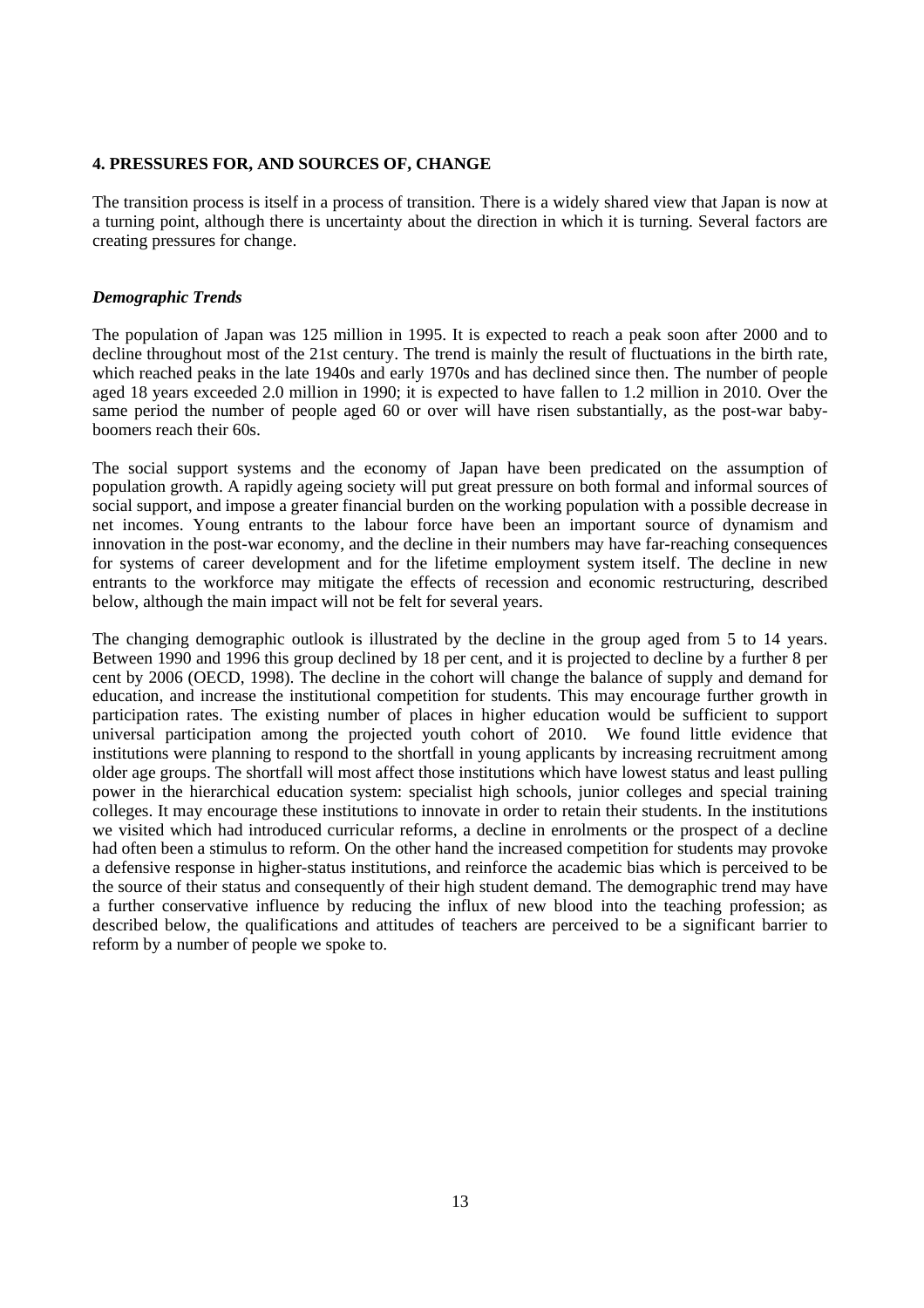## *Economic Restructuring*

The so-called 'bubble economy' burst in 1993, and the Japanese economy has since been in a relatively depressed state, at least by comparison with the previous decades. Unemployment rates have risen, particularly among females, with the youngest and oldest age groups most affected (Table 2). The rate of structural change has accelerated. The government introduced a programme to deregulate the economy in 1995 (Nikkeiren 1997, p.1). The structure of employment is shifting towards the tertiary sector; manufacturing employment reached a peak in 1992 and has since been in decline. Jobs are becoming increasingly specialised (Nikkeiren 1997, pp.13-14). There are early signs, for example in the electronics industry, of a trend towards linking pay more to productivity rather than just to qualifications and age. Pressures for competitiveness are encouraging firms to shed labour and to cut back on recruitment, especially at lower educational levels. For example, the utility company which we visited aims to reduce its number of employees from 12,500 to 10,000 in order to reduce costs and to take advantage of new technology. It has reduced its graduate recruitment from 396 in 1993 to 120 in 1998, with junior college and high school graduates most affected, and a sharper reduction among females than males. The company plans to focus its workforce on a core of 'conceptual analysts' and to sub-contract more routine tasks. It aims to increase the proportion of university graduates in its workforce from a recent figure of 10 per cent to 40 per cent in 2010, and it has introduced a new professional career system for university graduates entering the company. The company still bases its human resource approach on lifetime employment. However elsewhere the lifetime employment system is under threat from current economic pressures. Half the companies in a recent survey expect to put less emphasis on lifetime employment in their future policies (Nikkeiren 1997, p.28). There is concern about the continued commitment and ability of firms to maintain high levels of investment in skills; many companies want to move more of these costs to the government, to the education system and to individuals.

|      | Male  | Male  | Female | Female    |
|------|-------|-------|--------|-----------|
|      | 15-29 | 30-54 | 15-29  | $30 - 54$ |
| 1970 | 1.7   | 0.9   | 1.8    | 0.7       |
| 1975 | 2.7   | 1.4   | 2.6    | 1.5       |
| 1980 | 2.9   | 1.4   | 3.3    | 1.7       |
| 1985 | 3.6   | 1.8   | 4.7    | 2.3       |
| 1990 | 3.3   | 1.2   | 4.0    | 1.8       |
| 1991 | 3.4   | 1.2   | 4.1    | 1.7       |
| 1992 | 3.5   | 1.3   | 3.9    | 1.9       |
| 1993 | 3.9   | 1.6   | 5.0    | 2.1       |
| 1994 | 4.4   | 1.8   | 5.3    | 2.4       |
| 1995 | 5.0   | 1.9   | 5.7    | 2.6       |
| 1996 | 5.4   | 2.1   | 6.2    | 2.7       |
| 1997 | 5.4   | 2.2   | 6.3    | 2.6       |

#### **Table 2 Unemployment rates by age and sex**

*Source:* Yoshimoto et al. (1998), Table A11.

These economic and labour-market trends have at least three implications for the transition process. First, they affect the level and nature of recruitment. The graduate labour market is no longer a sellers' market: in 1998, for the first time, the number of senior high school students seeking employment exceeded the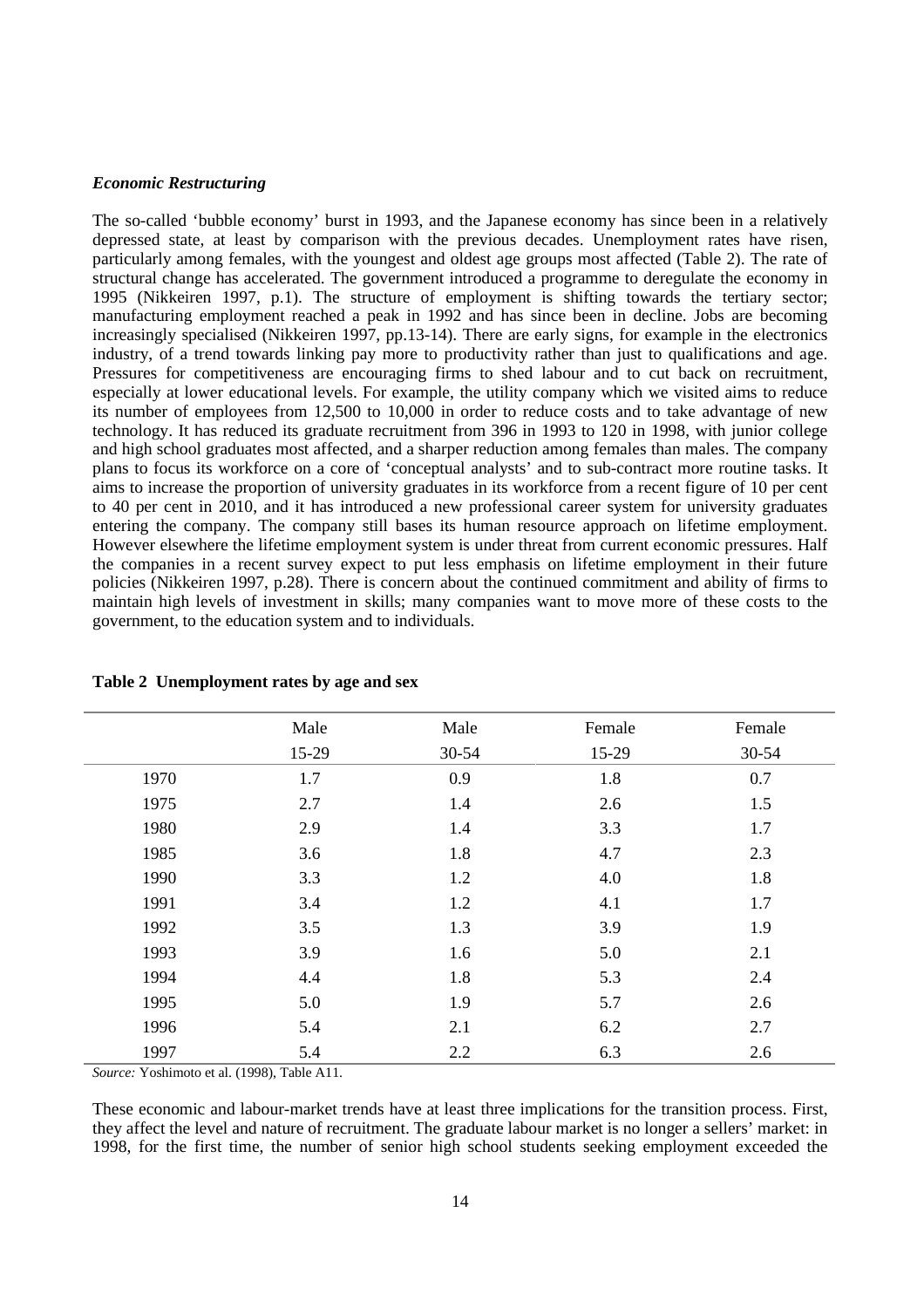number of places notified by companies. In an economy dominated by strong internal labour markets we would expect changes in the overall demand for labour to have a disproportionate impact on the employment of new entrants. This has been the case in Japan, although in many respects the surprising feature is that the increase in youth unemployment has hitherto been modest, at least in comparison with other OECD countries with strong internal labour markets. The flexibility of youth wages and the strength of the lifetime employment system may have prevented a steeper rise in youth unemployment. The demand for higher education graduates, especially males from the top universities, is still relatively strong: in 1998 vacancies exceeded new university graduates by a ratio of 1.68 to 1. But the quantity of employment may have been maintained at the expense of quality; even for university graduates the available jobs are less 'attractive' than before. Fewer jobs are with large employers: among university graduates entering employment the proportion in firms with more than 1000 employees fell from 53 per cent in 1991 to 29 per cent in 1997. Given the limited opportunities to change jobs this may have a scarring effect on the careers of those currently entering the labour market, reducing their training opportunities and their expected lifetime earnings (Mitani 1999).

Second, there are implications for the recruitment process itself, which has hitherto depended upon stable links between educational institutions and a relatively small number of employers, with former graduates as well as the institution's staff playing an active role in maintaining the links. As new companies come and go, and each company recruits fewer graduates, institutions must work even harder to maintain these links. Companies are allegedly recruiting higher education graduates from a broader range of institutions, and are selecting less on the basis of institutional reputation, although several people doubted whether the actual change in behaviour was very large. Before 1997 recruitment from universities was regulated by a 'gentleman's agreement' which restricted competition among employers for new graduates and confined the recruitment process to a given period. This agreement was abolished in 1997. It had become increasingly difficult to uphold, due to the strength of competition for the best graduates, the growing diversity of employer demand, the need for more flexible recruitment patterns, and technological changes which enabled students to contact companies directly through the internet.

Third, there may be implications for the kinds of skills and qualities which companies demand in their graduate recruits, and for the division of functions between initial education and company-based training. In 1996 the Central Council for Education argued that future society would be characterised by uncertainty, and that citizens would require 'competence for a positive life'. This included 'the ability to find out their own assignments, to learn how to learn, to think by themselves, to judge and act independently, and to solve specific problems properly; and rich human qualities enabling them to control themselves and collaborate with others, to be considerate for others, and to be sensitive to valuable and precious things; health and physical strength...' (Monbusho 1996, p.66). This suggests that initial education should focus on providing broader and less specialist skills. However several commentators believe that current trends in the labour market, and especially the growing reluctance of enterprises to invest in the skills of their workforce, are creating an increased demand for specialist skills among higher education graduates, if not among those from senior high school. Opinions are divided on whether which economic changes are increasing or reducing the demand for specialist skills from initial education; we return to this issue in Section 5 below.

## *Rising Aspirations*

The strong demand for higher education appears to have intensified even further as a result of economic change and uncertainty. Higher education and especially university are perceived as a means to minimise the risks of transition. However we were told that many young people demand higher education without particularly desiring it. That is, they either submit to pressure from their parents or teachers to enter higher education, or they accept higher education as an instrumental necessity even if they have no intrinsic desire for it. Employers told us that relatively few 'good' students now entered the labour market directly from high school; young people appear to recognise the logic of credentialism and demand higher education.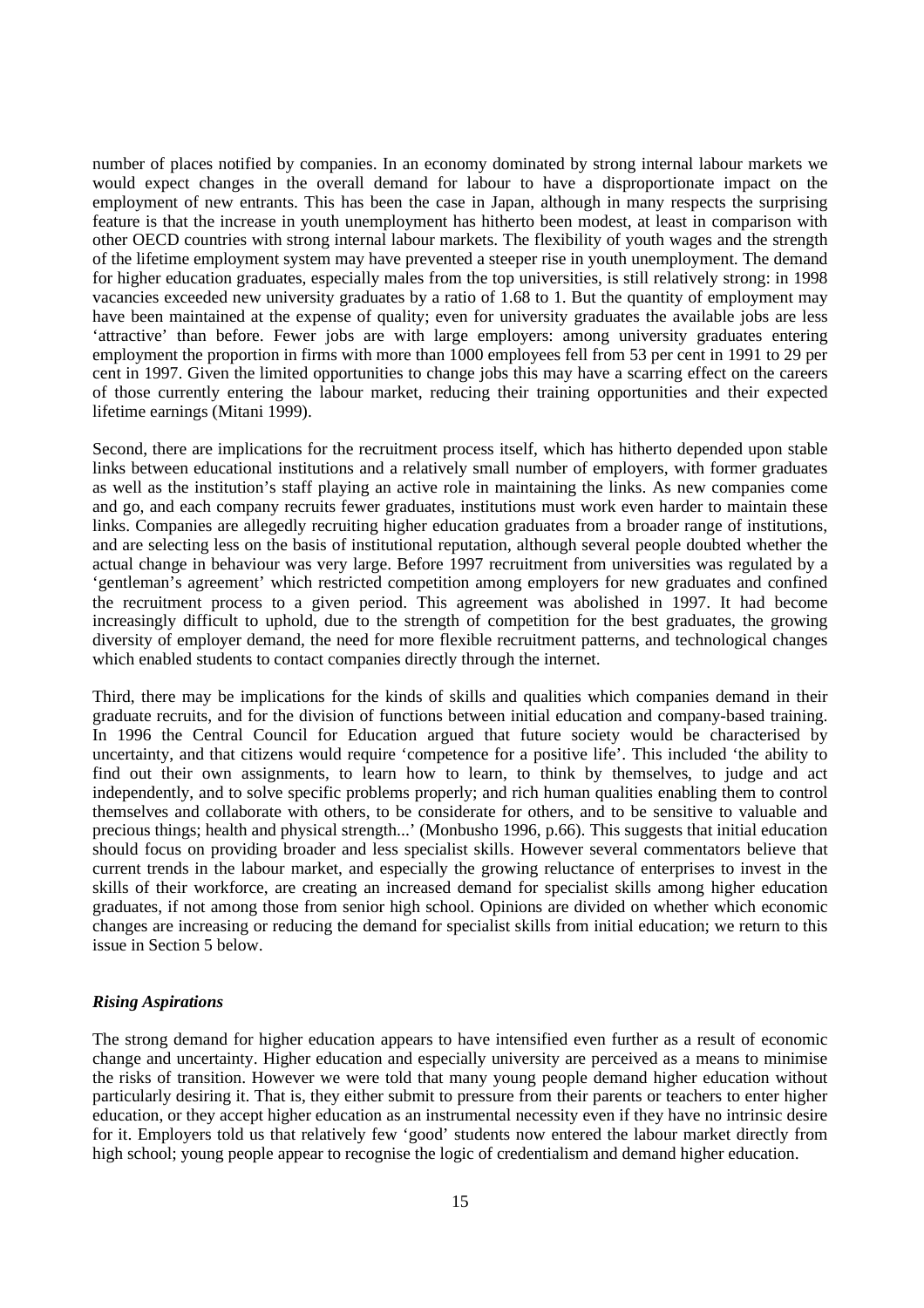## *Changing Attitudes of Young People*

A growing proportion of young people are poorly motivated and have negative attitudes to education and work. There has been an increase in problem behaviours such as school bullying and truancy, described by the 1996 report of the Central Council on Education as 'crucial problems to be dealt with' (Monbusho 1996, p.66). This particularly applies to the lowest attaining students whose effective choice of institution is limited, or who are pressured into attending by parents. Many entrants to specialised high schools are 'unwilling enrolments' who have tried and failed to enter a general school. However higher education is also affected, as it no longer recruits only the most motivated minority of students. At the special training college which we visited, we were told that despite the college's international reputation in its field it attracted three types of students: a third were highly motivated, another third were 'so-so' and the remaining third attended only because their parents wanted them to.

Young people retain a strong ethic of work as a social duty, but they have become more questioning about aspects of employment, including the 'workaholic' values attributed to the older generation and the system of lifetime employment. Only a minority of graduates in a recent survey felt that they wanted to work only for the same company (Yoshimoto and Kosugi 1997, p.7). Many expressed a preference for non-regular work or self-employment. Graduates' commitment to lifetime employment grew weaker after they left school; the authors speculate that 'workers were readjusting their expectations for work in order to bring them into line with the realities they were actually experiencing at work'. The proportion of 1994 graduates who left their first job within three years was 28 per cent among four-year university graduates, 38 per cent among graduates from other higher education institutions, 43 per cent among senior high school graduates and 68 per cent among the relatively small number of junior school graduates who entered employment (Yoshimoto *et al.* Table A30). We were also told that a growing number of high school graduates do not participate in institutionalised recruitment process and often accept temporary or part-time jobs; and that many affluent students, especially young women, are content not to work if they cannot find their first choice of job.

A growing number of young people are demanding more choices within the transition process, or want a more genuine choice process which respects their preferences rather than channels them on the basis of school results. They want the opportunity to choose a course or job that reflects their individual interests and abilities, and not just their academic test score. There is a general feeling, not only among young people themselves, that the education system needs to provide more opportunities for student choice and more scope for students to develop their individuality (Monbusho 1996).

## *The Direction of Change: Two Scenarios*

Opinions within Japan are divided on the way in which the transition process will change as a result of the pressures described above. At the risk of over-simplification we can represent the views that were offered to us in terms of two possible scenarios for the future: the development of a more flexible transition process that recognises and rewards a wider range of individual qualities and skills, or the reinforcement of existing rigidities and hierarchies.

In the first scenario the transition process will become more flexible and traditional educational hierarchies will begin to erode. Graduate recruitment will become less dependent on institutionalised or semiinstitutionalised processes. Employers will recruit from a broader range of institutions, and higher education institutions will recruit from a broader range of senior high schools. Selection to higher education and to employment will increasingly be based on specific skills, characteristics and interests - on finding the 'right person' -- rather than on test scores. Students will be provided with more individualised information and counselling to help them identify their interests and aptitudes, and to provide them with the skills to navigate a greater number of educational and employment pathways. Institutions will be judged less on their academic status, based on average test scores, and will be encouraged to innovate in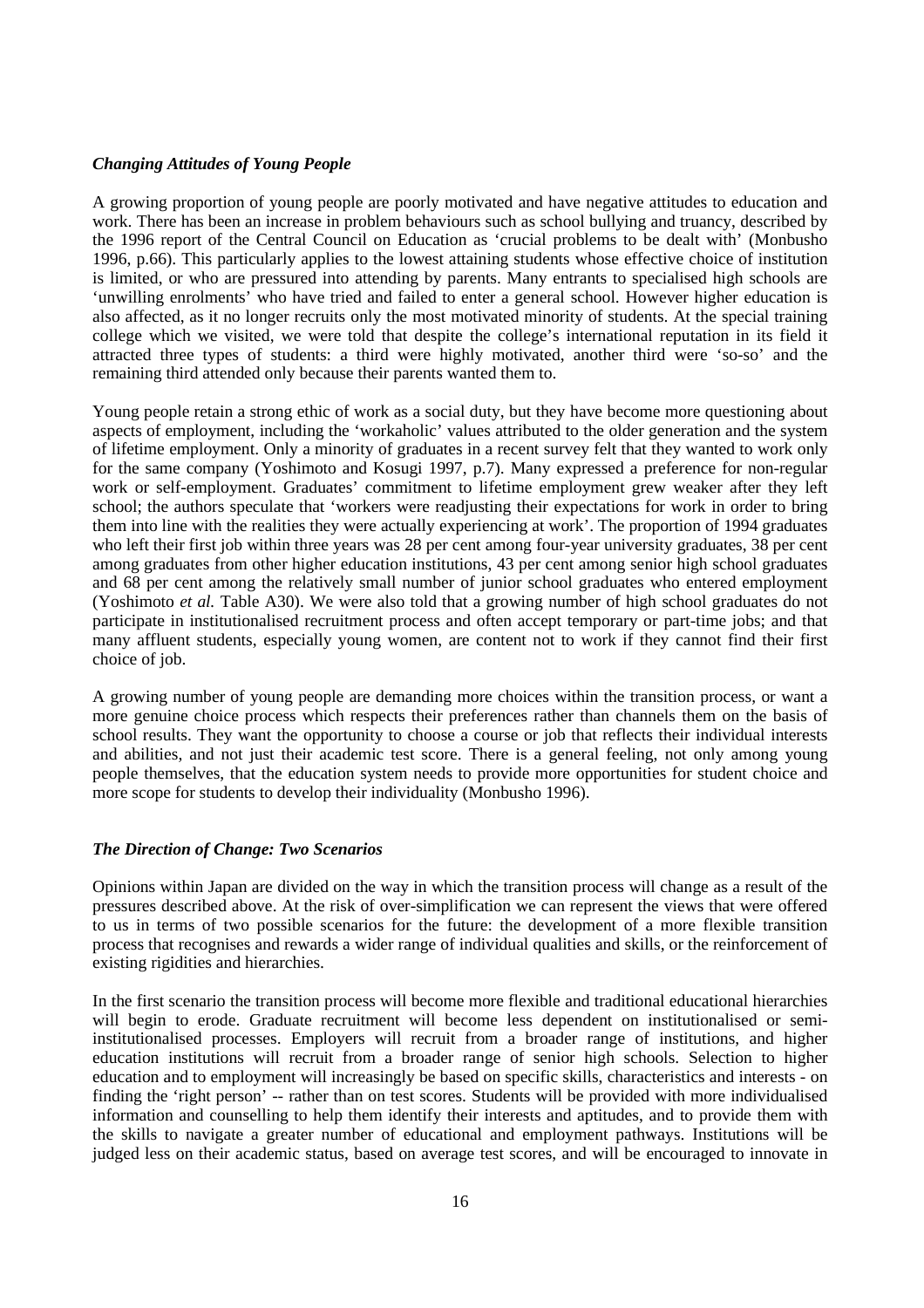order to maintain the level of enrolments, for example by making the curriculum more relevant to employment and by developing specific skills which will be increasingly demanded by the labour market as companies reduce their own investment in such skills. Mobility within the labour market and between the labour market and education will increase; the transition process will become longer, and less focused on the immediate transition on leaving education. The distinction between graduate and mid-career labour markets will become less sharp. The transition process will become less inclusive - fewer young people will make a successful transition at the first attempt - but there will be more opportunities to re-include the excluded.

In the second scenario current trends will reinforce existing rigidities and hierarchies. Institutions competing for students, and students competing for jobs, will react defensively to the increased pressure of competition: that is, they will maintain their position in the status hierarchy by emphasising their academic credentials. The resulting academic drift will push vocational education even further towards the bottom of the hierarchy. Institutions will invest even more effort into maintaining links with the employers and the other educational institutions who will recruit their graduates, in order to maintain the relatively secure pathways which attract their students in the first place. The period immediately before and after leaving education will continue to be the main focus the transition process. In an uncertain environment students and institutions will value security and predictability more than flexibility and opportunity.

# **5. CURRENT POLICY DIRECTIONS**

In this section we discuss four main thrusts of current policy which attempt to correct the weaknesses or respond to the pressures of change described above. These are, respectively: to maintain the inclusiveness of the system; to broaden the links between education and the labour market; to strengthen vocational education, especially at secondary level; and to promote individualisation and flexibility. These four 'thrusts' of policy are of course neither exclusive (most specific policy measures can be associated with more than one of the four) nor exhaustive.

## *Maintaining Inclusiveness*

One of the strengths of the Japanese transition system has been its inclusiveness: considerable effort is devoted to provide a smooth transition for all young people and to minimise dropout at each transition point. However this inclusiveness may be under threat. The proportions of young people who respectively drop out from education, become unemployed on leaving education, seek employment through non-formal channels, or leave their first jobs are all small by comparison most other OECD countries; nevertheless, the proportions are growing and they are the subject of current policy attention. A related concern is with inequalities in the transition process, for example in respect to gender, social background and rural areas.

Current measures to maintain the inclusiveness of the system include:

− *special guidance and information*: efforts are being made to improve information and guidance for graduates, through strengthened collaboration between public employment security offices and educational institutions (seminars and meetings with teachers, joint interviewing, aptitude testing, etc). Because of the important role that home room teachers play in providing career counselling and advice, efforts are being made to increase teachers' awareness of new career developments and changing work requirements. Public employment security offices operate a high school dropout programme, again in collaboration with schools. Special staff provide consultations, advice and a placement service for unemployed graduates and for those who leave jobs;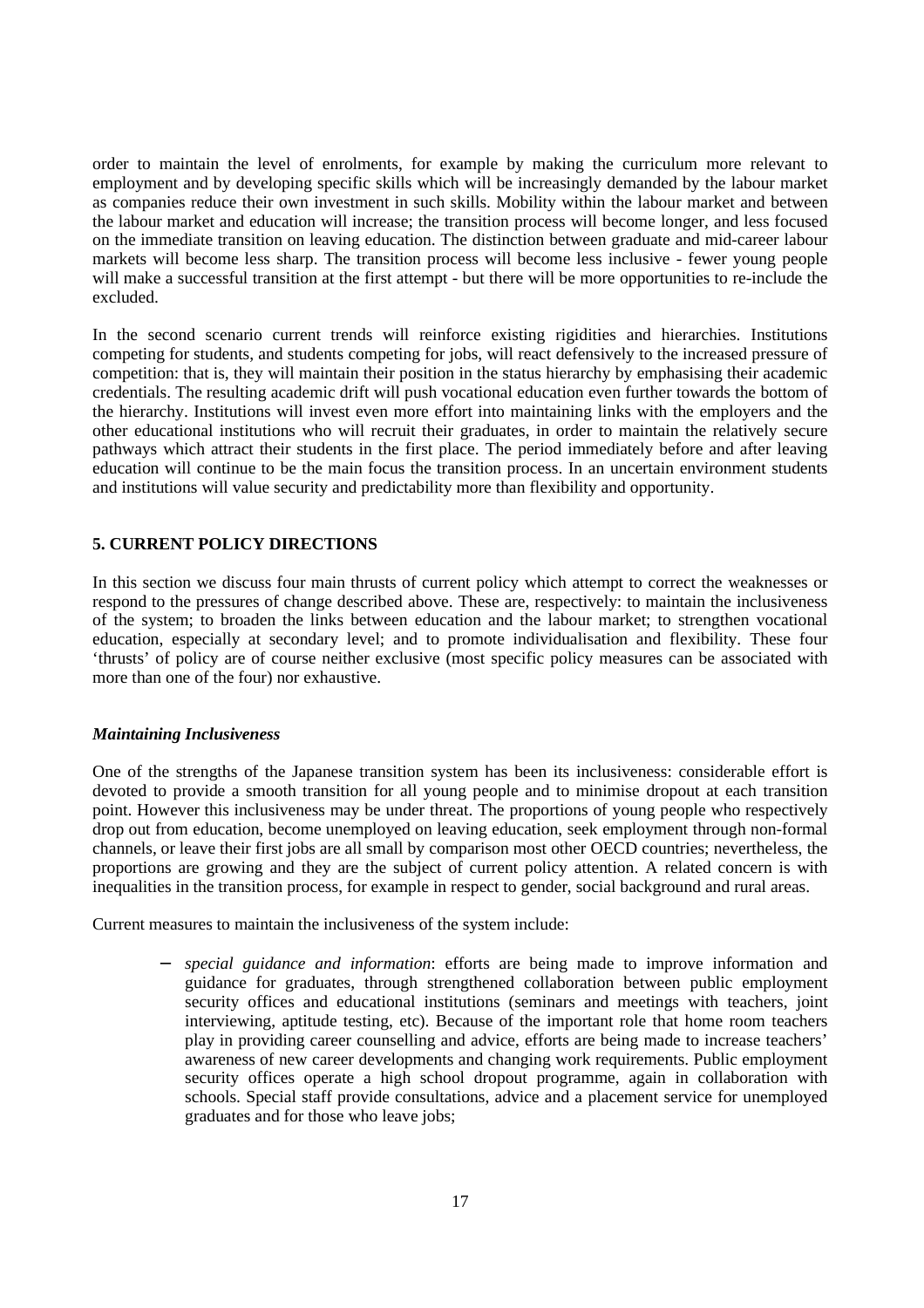- *training programmes for the unemployed*: the country's 223 Human Resources Development Centres, and some other institutions, provide vocational training for unemployed young people;
- *recruitment subsidies*: the Ministry of Labour subsidies the first three or six months' salary costs for companies who recruit unemployed university graduates;
- − *equal employment legislation*: since 1985 companies have been required to treat males and females equally. The equal opportunities law has since been revised, partly in reaction to the deteriorating position of women in the current economic downturn, and from 1999 a new law will promote fairer opportunities. A Female Bureau in each Prefectural Department of Labour monitors the operation of the law;
- − *educational reforms*: in addition, measures to increase the vocational relevance of education and to enhance vocational education, described in the following sub-sections, aim to maintain the inclusiveness of the transition system by improving the motivation of students in education and encouraging more positive attitudes to study and to work. These measures include internships for students in senior high school and higher education.

It is difficult to judge the effectiveness of these measures, or their adequacy to deal with the current problems, partly because of the data limitations discussed in Section 6 below. Our impression, which was confirmed by many of those with whom we discussed the issue, is that the Japanese system continues to be more effective at the prevention of exclusion than at its cure. Of the measures described above, those which focus on students still in the education system and attempt to keep them within the system, for example through counselling or curricular reform, appear to be going with the grain of the Japanese system more than the measures which try to help young people after they have dropped out or become unemployed. We were unable to find data on the impact of special training for unemployed youth, but we were told by several people that such courses had low status and were not well attended. The corollary of Japan's success in maintaining a high level of inclusiveness may be that the small minority of young people who fall between the gaps in the system - and the measures that attempt to help them - are consequently more stigmatised.

However, current trends may make it more difficult to sustain Japan's high level of inclusiveness, especially if they lead Japan towards the first of the two scenarios outlined in Section 4, that is towards a more flexible transition process. Japanese policy-makers should continue to give priority to the prevention of failure (and the experience of most OECD countries is that measures aimed at the prevention of exclusion are more successful than measures aimed at cure); but it may be necessary to give more attention than in the past to those for whom these efforts have failed, and to shift the emphasis of policy, if only marginally, from prevention to cure. Efforts should continue to be made to prevent young people falling through the gaps in the system: but more efforts may also be required to pick up those who do, and to offer them second chances in education or other forms of support in the labour market. This in turn will have a number of further implications. One implication is that there may need to be a clearer allocation of responsibilities for dealing with excluded and 'at risk' youth, and for re-including them. Another implication, to which we return in Section 6, is that existing data systems will need to be improved and extended.

A third implication is that Japan may need to develop further policies for social and gender inequality, which appear to have low priority in current reforms. This low priority is reflected in the failure of regular data sources to collect information on social inequalities. This is understandable in a system which has been both meritocratic and inclusive, and which has been notable for providing institutionalised support for all young people making the transition and not merely *ad hoc* programmes for the minority at risk. Nevertheless, if aggregate levels of failure and exclusion rise there is a danger that they will be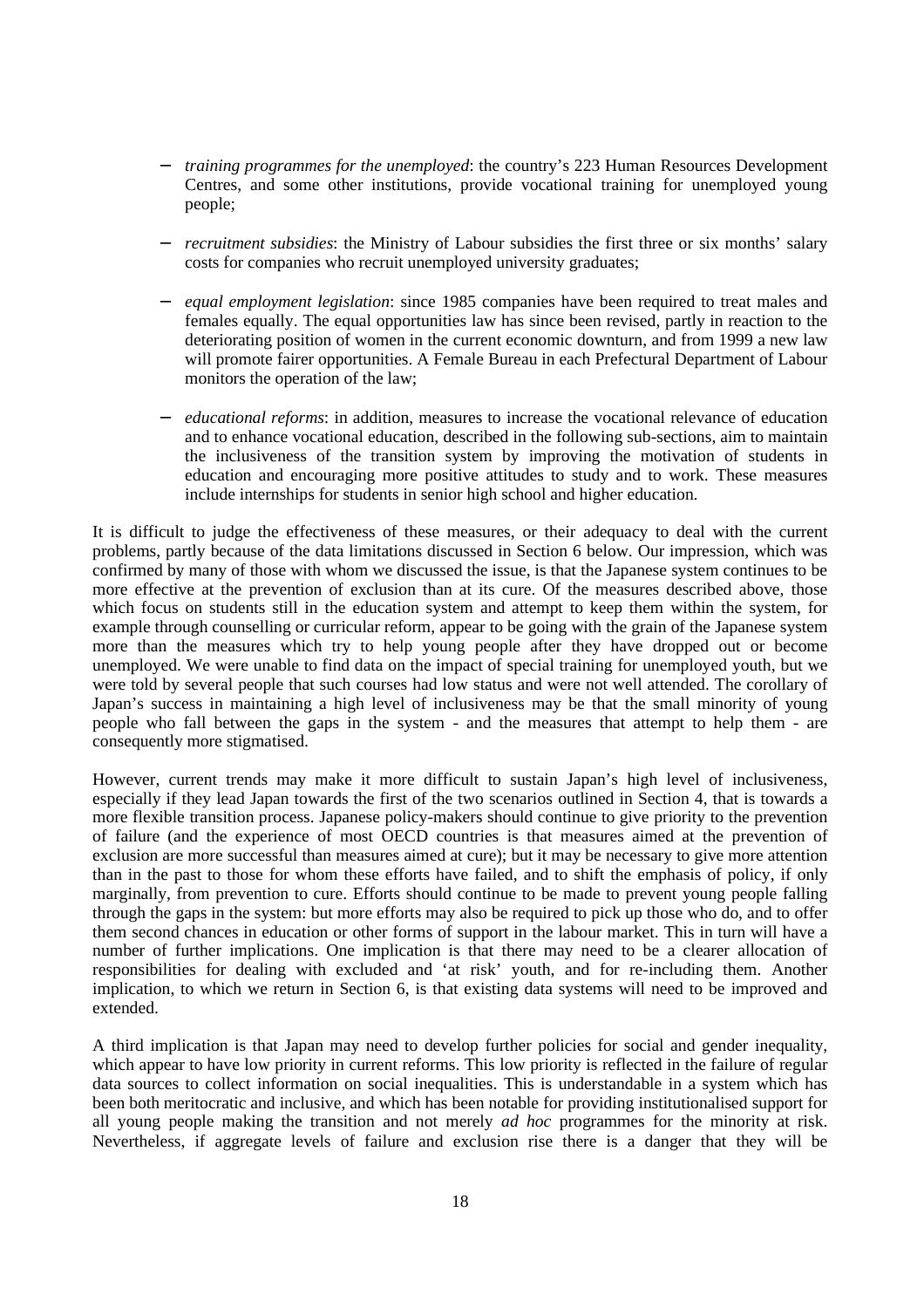disproportionately concentrated among disadvantaged social groups, with harmful social and personal consequences. To the extent that more targeted programmes will be needed to tackle failure and exclusion, policy-makers will need to know more about the groups to be targeted. For practical reasons as well as for reasons of social justice, therefore, issues of social equality should have higher priority in policy-making and data-collection.

Academic research confirms that the transition process in Japan is strongly meritocratic but the outcomes of transition are nevertheless influenced by family background (Kariya 1998); it is even more strongly influenced by gender (Ishida 1998). The differences in the educational experiences of males and females have narrowed over recent decades but they are still large. For example the proportion of young women entering university has risen sharply during the 1990s, from 15 per cent in 1990 to 26.0 per cent in 1997, but it still lags behind the male proportion of 35 per cent (Yoshimoto *et al.* 1998, Table A17). The labour market for female graduates is substantially less favourable than for male graduates, and female unemployment rates are significantly higher. Those with whom we discussed these inequalities attributed them to the persistence of traditional attitudes about the role of women, and to the reluctance of companies with a lifetime employment policy to invest in the careers of women who are expected to leave work on the birth of their first child. Women are further disadvantaged by the relative lack of 'second chance' educational opportunities for those returning to work.

The existing policies relating to gender equality appear to be limited in two respects. First, the legislation providing for equal and fair opportunities appears to be not always observed in practice; we were unable to explore this issue but several people pointed out that there are no penalties for the companies which violate the law. Second, current policies, at least within education, reflect a passive concept of equality which focuses on the removal of discrimination and of visible barriers to equality rather than the active promotion of equality. We found no evidence of policies or practices in education which actively promote equality or encouraged young people to question current gender roles and the practices and values that underpin them.

## *Broadening Links between Education and the Labour Market*

The second main direction of current policy is to broaden the links between education and the labour market. These links are currently strong but narrow, focused on the recruitment point (see Section 3 above). Young people remain in education for an increasing period of time during which many of them have few opportunities to develop an awareness of the world of work and of career possibilities, or to develop many of the skills and attitudes that may be required in the workplace. Career guidance and information seem to be more thorough for students in vocational courses than for those in general courses. Broader links with the labour market are also seen as a means of responding to the decline in motivation, increase in problem behaviours and changing attitudes of many students.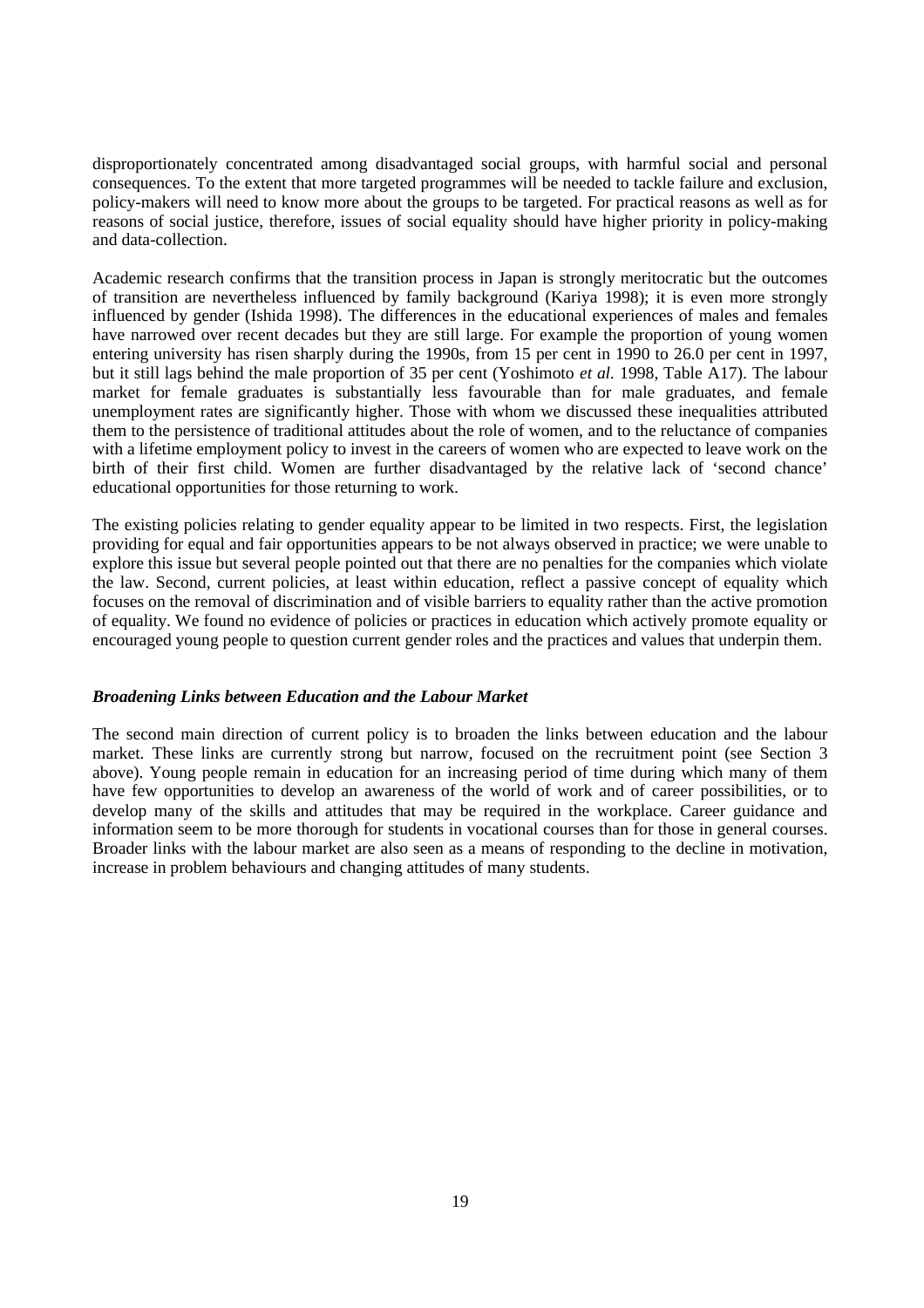Measures to broaden links with the labour market include:

- *national curriculum reforms*: a new curriculum standard, to be introduced in 2002, will update the curriculum to reflect social and economic trends. It will reduce the total hours of schooling, make the curriculum slightly easier and increase the emphasis on such subjects as foreign languages, computing and welfare. Together with internships, described below, and other curricular reforms such as the introduction of course-based structures in general high schools (see Box 1 Oizumi-Gakuen High School), these reforms attempt to promote the vocational relevance of the curriculum in all schools, and not only in specialised schools;
- *tertiary curriculum*: tertiary education institutions are using their greater autonomy to revise their curricula to improve the co-ordination of general and specialised education (OECD 1997a);
- − *pedagogy*: the encouragement of integrated learning, and of applied and 'hands-on' learning, in secondary education (especially, but not only, in specialised schools);
- − *workplace experience*: several current reforms aim to offer more direct contact with workplaces, through industry visits, guest speakers from industry and especially through internships, which will become compulsory for all senior high school students as part of the 2002 curriculum reform described above, but which are also encouraged in junior high schools and in higher education. The purposes, organisation and duration of internships vary. Two examples are given in Box 2 below;
- − *teacher exchanges* with industry, and where appropriate the use of industry personnel in education; and
- − *partnership*: partnerships between educational and labour-market bodies underpin many of the other measures. At national level, Monbusho, the Ministry of Labour and the Ministry of International Trade and Industry have increasingly co-operated, notably in the planing of internships. Similar partnerships are evident at prefectural and local level, both between administrative departments and between schools and the local community including industry. Representatives of industry and unions are involved in central and regional advisory councils.

It is too soon to judge the impact of many of these reforms. Where reforms such as internships have been introduced their effect has apparently been positive. For example, students who attended work placements for the 'Three day Challenge' at Nagata Junior High School were perceived to increase in confidence and develop more positive attitudes. Students who had participated in Tohban Technical High School's internship programme told us that it had increased their confidence and knowledge of the world of work, and helped them to make sense of their classroom learning. They also said that such opportunities should be made available to more young people.

However, the progress of the reform has been uneven across the system. It has been faster in vocational schools and colleges, and in 'lower status' general schools and higher education institutions. Monbusho has still to persuade many of the key stakeholders that career relevance and links with employment are applicable in all types and stages of education. During our visits to education institutions, questions about links with the world of work often met with the reply that this was not a problem because most students would proceed to university or to postgraduate study at the end of the course; the implication was that such links were only relevant to students who were about to enter the labour market.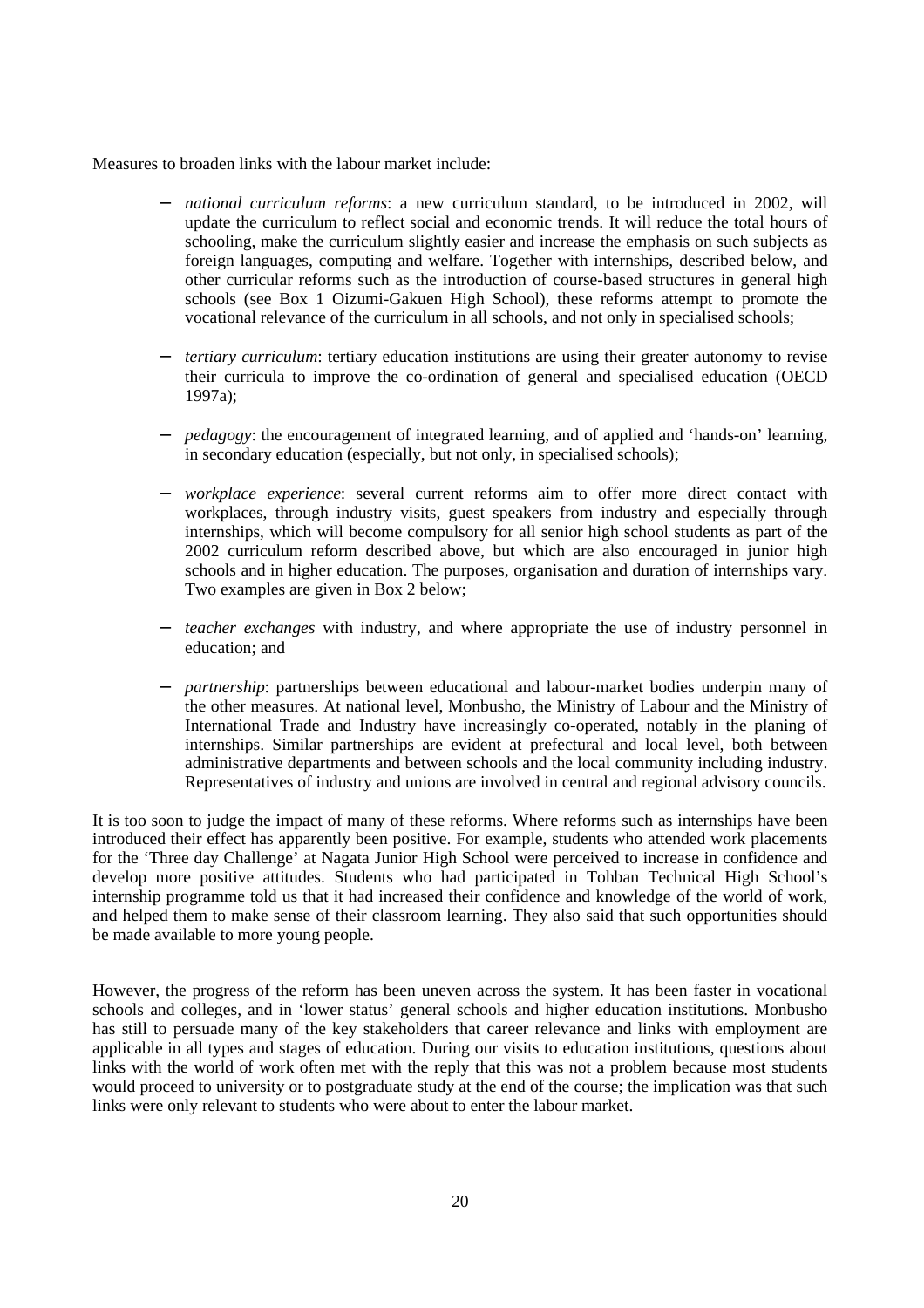#### **Box 1 Introduction of a course system: Oizumi-Gakuen High School, Tokyo**

Oizumi-Gakuen is a general senior high school, whose students tend to come from lower-middle socio-economic backgrounds. Relatively few students go on to four-year universities. Like many schools Oizumi-Gakuen had suffered low motivation and disciplinary problems among some of students, and the dropout rate used to be relatively high for a Japanese senior high school (10 per cent in 1991). In 1993 it introduced a course system, in which all students followed one of three courses: International Culture; Welfare; and Design and Art. It is one of 16 schools in Tokyo operating a course system. The reform was the school's own decision, but it fell in with the Tokyo Board of Education's policy for diversity among schools, and the Board had a co-ordinating role. The programmes are based on courses designed by Monbusho, with modifications and additions by the school itself. The school is now oversubscribed, and the dropout rate had declined sharply to 3 per cent in 1998. Students choose their course before they enter the school, and the entrance examination is administered separately for each course. It is not normally possible to change course but there are a number of electives within each course. The programmes covers the main general school curriculum in addition to the subjects specific to the course: for example the Design and Art students can take between 14 and 28 credits (out of 90) in art and design subjects. The curriculum is designed to give students more practical experience and 'hands-on' learning opportunities than in a typical general school. More than four in ten graduates enter special training colleges, usually in subjects related to their course. The school has special links with some colleges

#### **Box 2 Two models of internship for secondary school students**

#### **The "Three day Challenge" programme at Nagata Junior High School**

The school serves an area of Kobe that was badly affected by the 1995 earthquake. This had had a traumatic effect on the confidence and motivation of school students, and combined with a perceived weakening of the educational power of the home had been a stimulus to reform. In 1998 the Hyogo Prefectural Board of Education started a new scheme, *"Try-yaru Week"* (a 5-day trial week) for all the 8th grade students in the prefecture. The students choose activities to do involving their local community assisted by people in the ward. Students' choice of activity is influenced by considerations of their future careers as well as their interests. The Three Day Challenge in Nagata Junior High School was introduced to complement the 5 day trial week. The Challenge allows students to explore vocational as well as educational options for their future careers. It offers 'learning from working experiences' to all 8th grade students who attend for three days at a workplace, with opportunities to participate in work and not simply to observe it. The school went to considerable efforts to assemble a 'bank' of more than 100 workplaces, with the help of parents, influential persons in the ward and the Parent Teachers Association. About 80 workplaces are involved each year, with two students attending each workplace. The workplaces are introduced to the aims of the scheme, but it is left to them to devise programmes for the students. At the end of each day the students returned to the school to report to their home-room teachers on the day's activities. The school has perceived positive effects on the motivation and attitudes of students, and considers it significant that no student has arrived late at the workplace. Nevertheless some parents do not perceive the programme to be relevant to children who will go on to senior high school, and the school is concerned that some companies' recruitment goals may obstruct the educational purpose of the placement.

#### **Internship programme of Tohban Technical High School Architecture Course**

The school is in Kakogawa city in Hyogo prefecture. Its internship programme arose out of a congruence of interests of the school and the construction industry. The school wished to enrich its curriculum and to 'make school come alive' for its students who increasingly enrolled because they lacked the grades to enter a general high school rather than through a positive preference for the school. The industry was concerned to maintain its image among young people, and to forestall possible recruitment difficulties arising from demographic changes and the growing demand for higher education. In 1990 the school became a model school for planning and implementing a job training programme. The programme has typically involved large construction sites. We visited a site where a six-storey apartment block was under construction; second-year students visited the site each Thursday afternoon and third-year students attended all day. The second-year students were there to observe, and the third-year students had 'hands-on' experience of different construction tasks. The students we spoke too clearly valued the experience and recommended that similar schemes be made widely available. Safety concerns were a principal factor inhibiting the extension of the programme, but the school was pleased to report that there had been no accidents so far.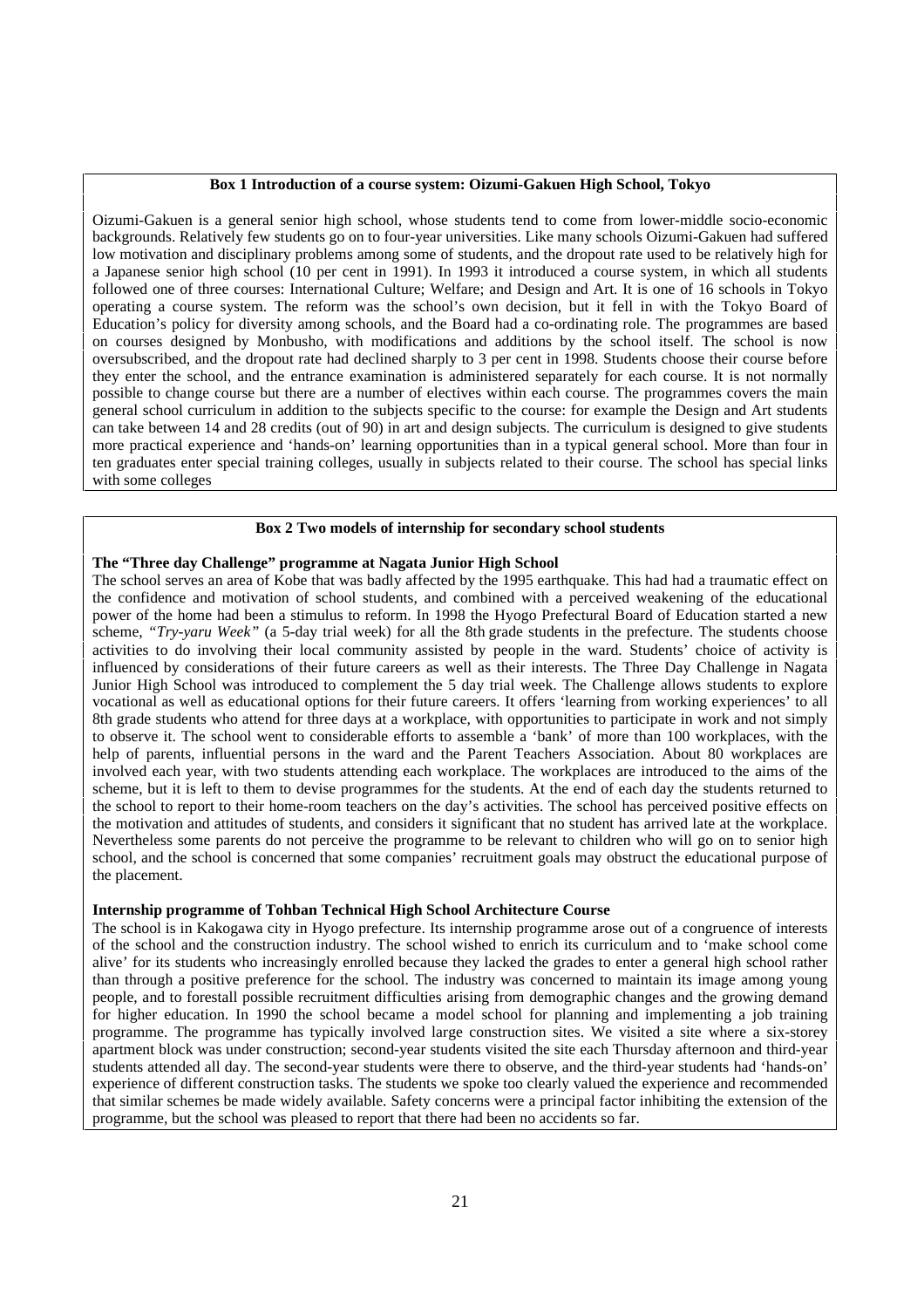Several factors impede progress. Schools and higher education institutions have considerable power to resist change, provided they are sufficiently high in the status hierarchy to be confident of their future enrolments. Indeed several people suggested that the desire to sustain the level of demand, and in particular the demands of parents, was an important barrier to change. However this is not an insuperable barrier; Oizumi-Gakuen High School in Tokyo introduced a course system with a vocational slant (see Box 1) after canvassing parents and students for their views; the reform had boosted enrolments at the school. The qualifications and attitudes of teachers are another possible barrier. The Japanese teaching force is ageing, with a relatively small inflow of new blood, and some teachers are resistant to change. Even if they are motivated to teach a more vocationally relevant curriculum they may lack the skills and experience to do so.

A policy to broaden links between education and the labour market requires co-operation from both sides: a further possible barrier to change is the inability or unwillingness of employers to co-operate. The policy for internships depends upon employers to provide a very large number of additional placements, and it is still uncertain whether enough placements will be available. Even in specialised high school courses, onsite training is only provided in a minority of courses because of 'the difficulty of finding enterprises willing to offer such opportunities for experience and the inadequacy of information on past examples on on-site practical training' (Scientific Education and Industrial Education Council 1998, p.34). The concept of internship is still relatively new to many employers: two thirds of employers in a recent survey by Nikkeiren, the employers' organisation, could not say whether they expected to offer places. Several people told us that the current economic climate would make it harder for employers to find sufficient places. The large utility company we visited was not yet sure whether its restructuring programme would enable it to offer internships. In industries such as construction, other factors such as safety concerns could restrict the supply of placements.

In the drive to find sufficient placements there is a concern to maintain the educational aims of internships. Employers might not share or understand these aims, and they might have conflicting motives for taking part, such as a concern to maintain future sources of recruitment. Parents may also have different expectations of internships; and parents of younger students may have other concerns, for example about the possible implications of students receiving a source of income beyond parental control.

The current drive to promote internships reflects the successful partnership of Monbusho, the Ministry of Labour and the Ministry of International Trade and Industry. We were impressed by the extent and apparent effectiveness of partnership at national, prefectural and local levels. However a planned reorganisation of government departments, to be implemented in the near future, will link Education with Science, and not with Labour. Care must be taken that this does not put necessary linkages at risk.

A recurring theme of our discussions in Japan was that initial education complemented the training provided by enterprises in the context of the lifetime employment system. Initial education provides a general foundation on which enterprise-based training builds by developing more specific skills. There is some disagreement about the precise division of functions, about the distinction between secondary and tertiary education in this regard, and about the direction of current changes, but there is universal agreement that the two sources of learning are complementary. We were therefore surprised to find that educational policy makers apparently treat company-based training as a 'black box', and do not attempt to plan initial education more specifically to complement it. This has not mattered while the system has been relatively stable; it has been possible to rectify any mismatches or lack of complementarity by incremental 'fine-tuning'. But if our first scenario is realised, with a decline of lifetime employment and enterprise training (see Section 4 above), Japanese educational policy may need to look more carefully at the changes taking place within the 'black box' of enterprise-based training and lifetime employment, and to develop educational policies that respond to these changes.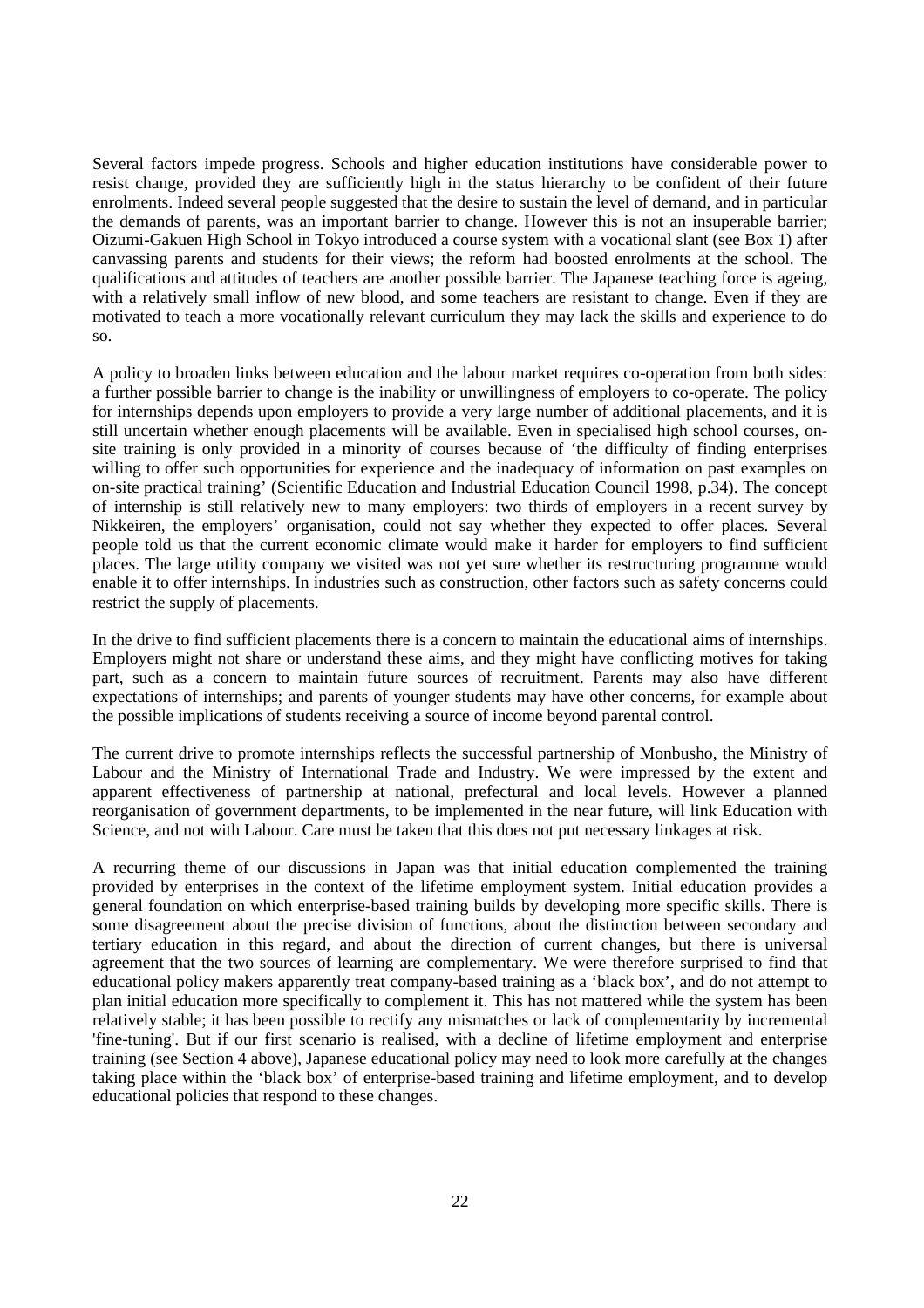## *Strengthening Vocational Education*

Vocational education in Japan, especially at high school level, exhibits a universal problem but in an extreme form. It suffers from low status, from the 'academic drift' of students towards general education, and from low motivation among many students. There is also a large perceived gap between the vocational curriculum and the needs of the economy. These problems are shared by most OECD countries, but they are particularly severe in Japan where vocational education has been squeezed even more than elsewhere by the expansion of general high school education, and where there is an exceptionally high demand for higher education. The third main direction of current policy seeks to remedy or at least to contain these problems by strengthening specialised education.

Current policy measures include:

- − *attempts to clarify the role and status of vocational high schools*: for example, the term 'vocational' was replaced by 'specialised' following a 1995 report;
- − *improving access to higher education for students from vocational education*; and
- − *reforms of curricula and organisation within specialised high schools*: the recommendations of the Scientific Education and Industrial Education Council are listed in Box 3.

## **Box 3 Recommendations of the Scientific Education and Industrial Education Council (1998)**

1. Focus on basis and rudiments of specialised subjects, as foundation for lifelong learning, and reduce the total content of courses. The number of compulsory credits for specialised education is reduced from 30 to 25 credits (out of a total of 80 required for graduation).

2. Develop new curricula (e.g. information, welfare) and enrich existing curricula to respond to social change and industrial trends.

3. Develop and nurture each student's individuality through widening the range of choices, and teaching methods that encourage more independent learning.

4. Establish partnerships with local communities and industry: make school facilities available to the local community, and make use of the local community and industry as resources for education.

5. Promote links with institutes of further education, to support progression routes.

6. Encourage innovation by individual schools.

The Council's report was published in 1998 and it is too soon to comment on progress towards its objectives. The report drew attention to factors which might promote the success of these reforms, such as a strengthening of teacher training and the more effective use of credit transfer so that credits gained in specialised high schools could be used towards professional licenses. Several people told us that the attitudes of parents were also critical for the success of attempts to raise the status of specialised education.

The main reason for the strong preference for general rather than specialised high schools is that general schools offer a clearer route to university. Among direct entrants to the labour market specialised high school graduates have better employment prospects than general school graduates (Yoshimoto 1997), but as the proportions entering higher education continue to grow this is less influential as an incentive to enter specialised high school. The experience of other OECD countries is that one of the more effective ways to encourage participation in upper-secondary vocational education has been to develop pathways to higher education (OECD 1998b). In Japan Monbusho is encouraging universities to reserve a quota of places for students admitted by interview, or on the recommendation of schools, rather than on the basis of the national tests which favour students who have studied a general high school curriculum. A few universities have radically liberalised their admissions arrangements to open up progression routes for vocational students. For example, Nagaoka University of Technology recruits a substantial proportion of its students directly into third year from junior colleges, and allocates a sizeable proportion of first-year places to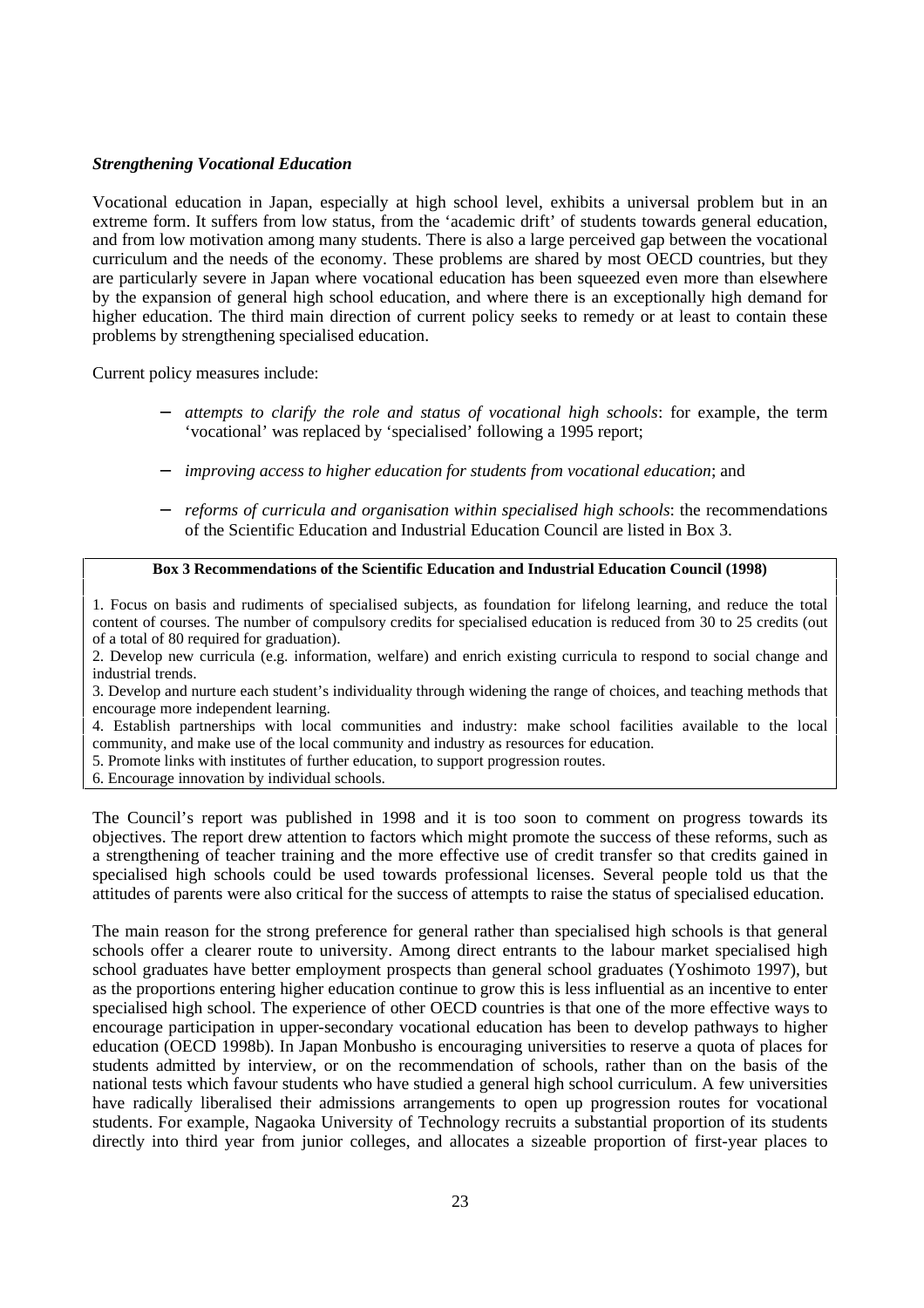technical high school graduates. Half of its enrolment is selected on the basis of school recommendations; the other half is selected on the basis of entrance examinations. However the majority of universities are more reluctant to change their admissions procedures. The Tokyo Institute of Technology admits 15 per cent of its students on the basis of interview rather than the 50 per cent sought by Monbusho, but the Institute is discussing the use of different kinds of tests which might favour specialised high school students. The Institute is cautious in its approach to reforming admissions procedures because students admitted through less traditional channels often find it difficult to keep up with the course.

Some commentators expect that the shortage of applicants in the coming demographic downturn will encourage more institutions to open up their admissions procedures. The senior high schools we visited felt that it was becoming easier for vocational students to enter higher education. However the pressure for change may not be felt by elite institutions such as the Tokyo Institute, where we were told that the basic problem was the shortage of places in the top institutions rather than the method of selecting students for these places.

The main emphasis of current policy is to put specialised high school students on an equal footing with general students with respect to higher education entrance. However, given existing inequalities in status this is unlikely to make specialised education more attractive than general education to a student planning to enter higher education. There may be more scope to construct progression routes *within* vocational education, between specialised high schools and higher education institutions, which would give specialised school students *better* opportunities than general school students, at least within certain sectors of higher education. The Scientific Education and Industrial Education Council noted that links existed between specialised high schools and special training colleges, but argued that colleges' curricula should be developed to articulate more effectively with the curricula of specialised schools. This approach to raising the status of vocational education, that is, by constructing progression routes linking secondary and tertiary courses within specialised education, appears currently to have low priority as a means of raising the status of vocational education.

However, this recommendation begs a more fundamental question. Our discussions with Japanese educators and industrialists revealed a lack of clarity, and consequently the absence of consensus, on the role of specialised upper-secondary education in Japan and on the labour market's demand for it. Despite a widespread perception that specialised schools are failing to meet the changing needs of industry, employers have expressed surprisingly little concern (especially in comparison with other OECD countries). Employers have not shown much interest in the content of vocational high school education, and have been more concerned with developments in higher education. The Scientific Education and Industrial Education Council's proposed reforms will further reduce the specialist content of the curriculum and emphasise its role in providing a basis for further learning; the curriculum of the specialised high school appears to be increasingly general, or at least prevocational. Its former functions have been pushed up to the next level, and have been taken over by vocational programmes within higher education. If so, this suggests that the main focus of reforms of specialised upper-secondary education may need to be on pedagogy and motivation and their effects on student motivation, rather than on vocational preparation.

## *Promoting Flexibility and Individualisation*

It is widely recognised that the existing system requires many young people to make educational and occupational choices before they are well prepared to do so and provides too little opportunity for changes in direction. Young people increasingly demand a wider range of choices and a choice process that gives more weight to individual differences and preferences, and one that keeps options open for longer. The current system is also perceived to do too little to develop individuals' 'individuality' - their selfawareness, autonomy, capacity for decision-making and opportunities to realise individual ambitions. A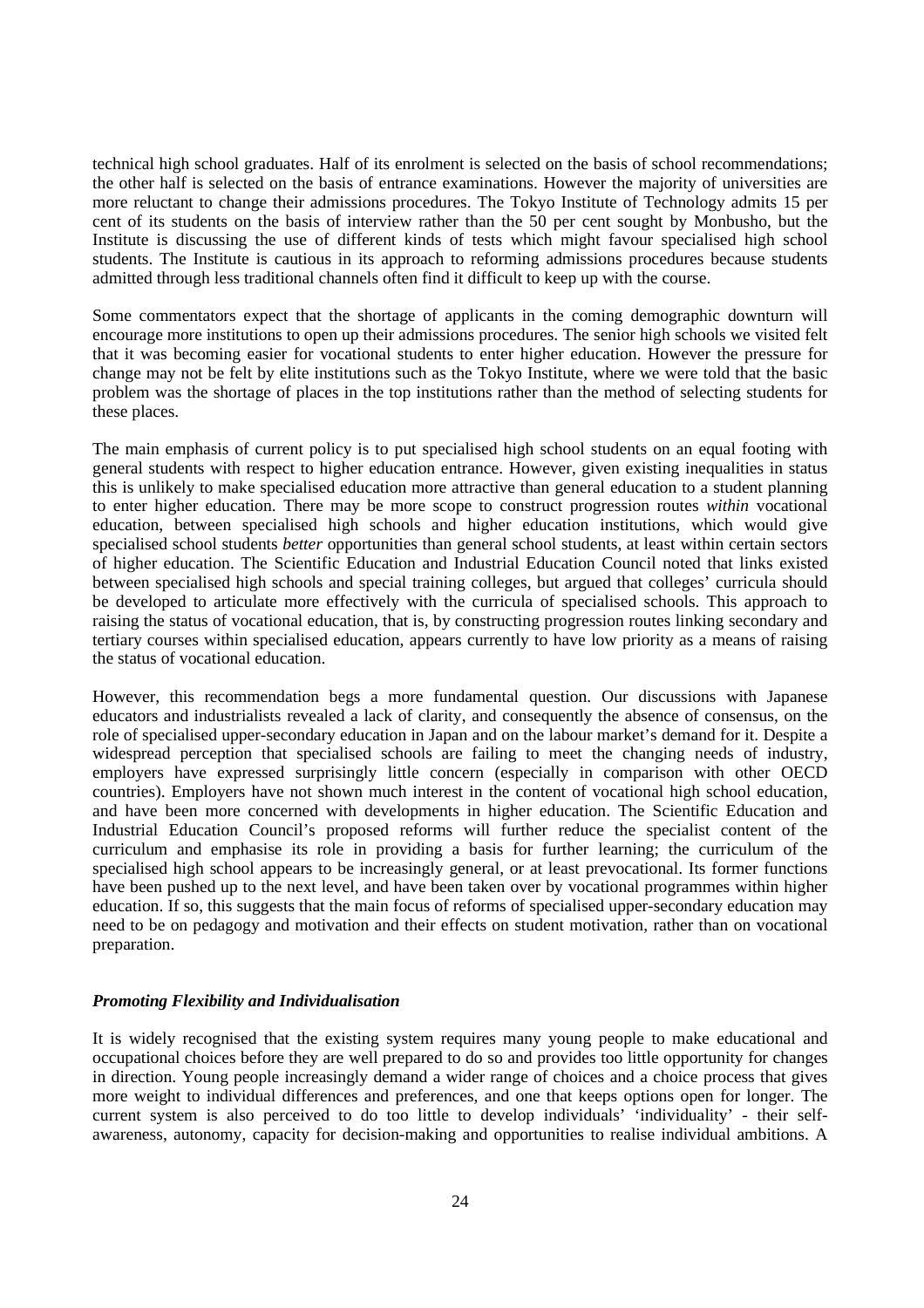fourth direction of policy is to increase flexibility and promote individuality. These are core objectives of several current policy developments, including:

- − *integrated high school courses*: integrated courses, which combine characteristics of both general and specialised high school courses, were first introduced in 1994 following a recommendation of the 1991 report of the Central Council on Education. They aim to develop self-awareness and individuality. They are based on credits but unlike specialised courses there is no required minimum of vocational credits. In addition to the common requirements for all senior high schools (Japanese, mathematics, and so on) all students on integrated courses must study 'Human beings and industrial society', 'Information' and a project. By 1998 there were 107 integrated courses, which catered for 43,427 students, and their numbers were still growing rapidly. The objective is that 10 per cent of senior high schools should offer integrated courses and that each of Japan's 500 school districts should offer an integrated course. Of the existing courses, 27 were developed from general courses, 30 from specialised courses and 45 from a merger of general and specialised courses; the other five are newly established (see Box 4);
- *inter-school linkage system*: another recommendation of the 1991 report of the Central Council on Education, implemented from 1993, was that upper secondary schools should permit students to take courses at other schools and give credit for the courses taken. This was intended especially to allow vocational subjects to count towards graduation from general high school. By 1997 137 schools were taking part (more than double the 1996 figure of 64). In a typical school around ten students might be benefiting from the system, and the subjects most often taken are book-keeping and computing. In addition, there are arrangements for giving credit for other qualifications and experience;
- − *other reforms to upper-secondary education*: Monbusho has promoted other changes within schools, including: selection procedures which recognise more diverse criteria for entrance; a wider range of electives in the curriculum; and methods of teaching and learning which promote individuality;
- − *encouragement for diversity*: schools are being given more opportunity to develop their own approaches;
- *guidance*: current measures aim to strengthen guidance at all levels. Guidance in high schools has received increasing attention since the early 1990s in order to improve teachers' training in providing career advice, and to give students a more active role in educational and occupational decision-making, to help them take responsibility for their choices, and to emphasise the range of possibilities rather than the highest-status option for which there is a good chance of admission; and
- − *graduate recruitment*: as discussed in Section 4, the recruitment process for tertiary graduates is becoming somewhat less institutionalised, although not directly as a result of government policy.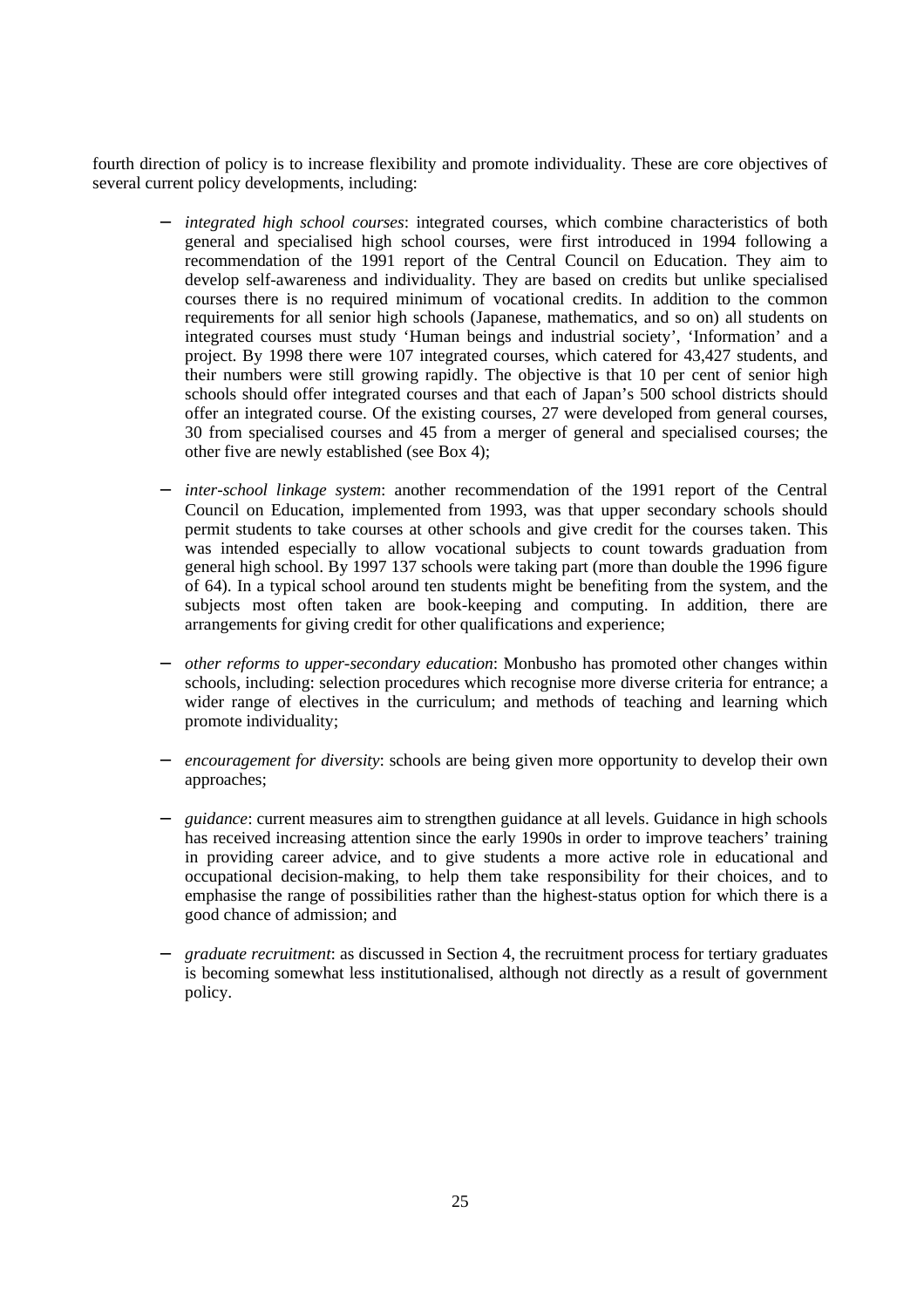#### **Box 4 The integrated course at Tokyo Metropolitan Harumi Sogo Senior High School**

The school was created in 1996 from the merger of a general and a specialised (commercial) high school, and occupies new and well-equipped premises in eastern Tokyo. The curriculum in the integrated course of Tokyo Metropolitan Harumi Sogo Senior High School is based on a credit system with six different subject divisions (Information Technology, International Business, Language and Communication, Art and Culture, Social Economic and Nature and Science). Students take three principal requirements (Human Beings and Industrial Society, Introduction to Computer Science and Project Study), a number of credits selected from specified subject areas such as Japanese and mathematics, and 22 credits chosen from 138 electives. The school prospectus emphasises individuality, choice and independent learning habits. The school attracts students with reasonably high grades, but not the highest. Like other schools, its students are drawn from a wide geographical area. Many are attracted by the flexible choice of subjects and the range of options offered by the school. Careers education includes both individual and group provision. The careers staff provide information about jobs but students make their own arrangements. The careers staff felt that their students were at some disadvantage in entrance to higher education as they had covered fewer of the general courses whose curriculum is assessed in standard entrance tests. It was taking time to develop links with employers and for them to assess graduates.

The desire to promote flexibility and individuality permeates many of the other policies discussed above. For example, internships enable individuals to learn more about themselves and their possible futures by exploring roles within adult settings. However, several current reforms aim to promote or enhance diversity within Japanese education without necessarily increasing flexibility or individualisation. In Tokyo we visited two senior high schools which exemplify contrasting approaches to curricular reform. Harumi Sogo is an integrated course school, formed from the recent merger of a general and specialised schools (see Box 4); Oizumi-Gakuen is a general school which recently introduced a course system (see Box 1 above). Each school attempts to integrate general and specialised education; in each school students have reacted positively to the change and the courses are oversubscribed; each reform increases the diversity of the Japanese education. But whereas the integrated course increases diversity through flexibility and individualisation, the course system increases diversity without an increase in flexibility or individualisation. In the integrated school students choose the school and subsequently have a wide choice of credits; in the course-based school students choose the programme before they enter the school. In the integrated school individual students construct an integrated curriculum through their choices; in the course-based school the school is responsible for its construction. In the integrated school the learning experience is individualised, with no permanent groupings of students, and students move to a different classroom for each subject; in the course-based school students take most subjects in the same room, as members of a stable group (the class of 40 students) with whom they share guidance and the wider socialising aspects of the educational experience.

The students whom we met at Harumi particularly valued the wider and more flexible choices offered by the integrated course. The integrated course clearly responds to the needs and wishes of many Japanese young people, but the school staff do not consider it a model for all schools in Japan: in their view there is a variety of students who require a diverse range of schools. There would also be practical difficulties in extending the model very widely. The school had found it difficult to recruit teachers with appropriate qualifications, and there were continuing difficulties in staffing the wide range of options on the integrated course.

Our judgement, and that of several others with whom we discussed these developments, is that integrated schools are a positive development and respond to a clear need but are likely to form another layer (or perhaps several layers) in the stratified system of upper secondary education, rather than a means of reducing this stratification. The Japanese system encourages diversity but not flexibility. It produces considerable diversity among schools (or courses) but tends to depend upon homogeneity and stability within each school. For example, links between schools and employers, and between education institutions at different levels, depend upon the employer or college being able to recognise and have confidence in the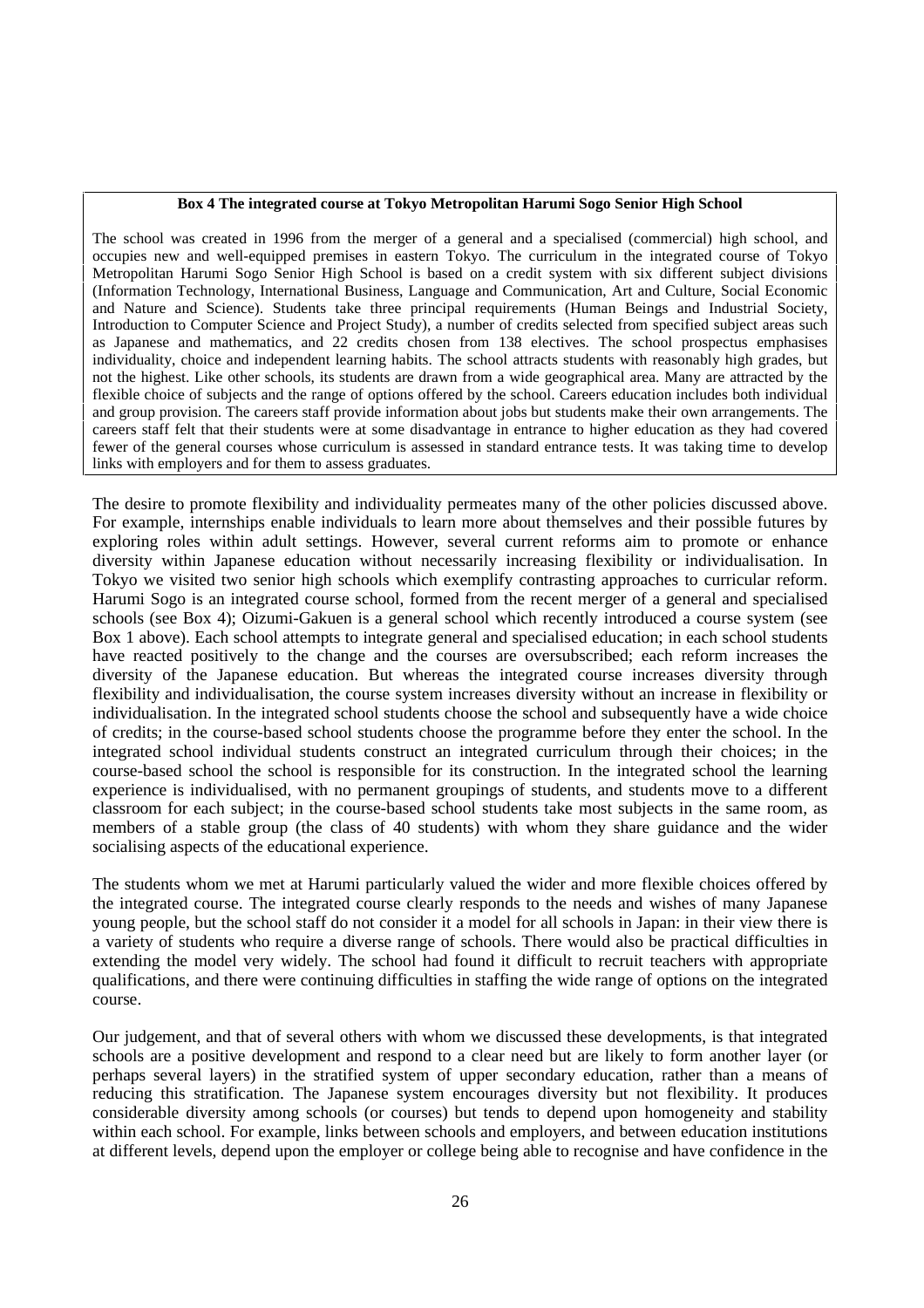output of each school. If students within each school become more diverse and individualised, and if their range of destinations becomes broader, it therefore becomes harder to maintain these links. At Harumi, the integrated course school, we were told that it was difficult to develop links with employers, partly because the school was too new for companies to form a judgement based on previous graduates, and partly because of the larger number of employers with whom graduates might potentially seek jobs. Oizumi, by contrast, has already developed close links with employers and colleges in its areas of specialisation.

It remains to be seen whether a large number of small incremental changes which promote flexibility in education and in entry to the labour market will add up to a more flexible system overall. Two factors may prove critical. The first is the labour market, and the extent to which current trends lead to an increased demand for specialist skills and a more open recruitment process which would then feed back to earlier stages of the transition. The second is the age-dependence of the system. If genuine flexibility and individualisation are to be achieved individuals must be able to experiment, to try out possibilities and to change direction without putting their careers at risk; this is difficult in the existing system because the time that is lost in experimentation cannot easily be made up. None of the current reforms is addressing the relative inflexibility of the system with respect to age.

However flexibility and individualisation also have their negative aspects. Changes which make the system more open and therefore less predictable, which weaken some of the social bases of guidance and support (such as the class group), which place more of the burden of choosing and finding employment on the individual student, and which weaken institutional linkages, may broaden opportunities for the average student but they may also increase the opportunity to get lost, or become excluded, in the transition process. The biggest challenge for the Japanese system may be to increase flexibility and individuality without undermining its inclusiveness.

## **6. RESEARCH AND INFORMATION FOR POLICY-MAKING**

Japan has strong administrative and monitoring data, partly as a consequence of the stability of its structures and the relative centralisation and uniformity of the system. The Basic School Survey provides information on the first destinations of graduates entering the labour market with a regularity, consistency and level of detail which most OECD countries would envy. Employment insurance data are used as the basis for another statistical series, on the employment and separation of newly hired graduates after three years. Other surveys monitor the changing conditions of graduate employment in the context of wider labour-market trends.

Yet the Background Report identifies issues in the content and coverage of these data, and notes a number of limitations. We are aware of at least four features of the present data series which have restricted the information base for this report, and which may constrain the effectiveness of policy-making in Japan.

First, the Japanese data systems tend to be premised on stable and institutionalised transitions. This is a source of strength - because the institutionalised arrangements which support transition also provide consistent and reliable data - but it is also a weakness. The principal data series describe the main institutionalised transition points, but other transitions such as dropping-out of education, grade repetition, job separation and re-entry to education are less well covered. The data consequently provide good coverage of the destinations of those who find employment through conventional channels, but they provide little or no information on the destinations of dropouts, of those who find employment through non-formal channels, of the unemployed and of job-leavers.

Second, there is a general scarcity of longitudinal data, especially at national level. To the extent that official data are longitudinal they cover relatively brief phases and they are premised on stable and institutionalised transitions. There is a scarcity of data with which to investigate the increasing diversity of pathways, to track longer-term mobility within the labour market, or to monitor patterns of lifelong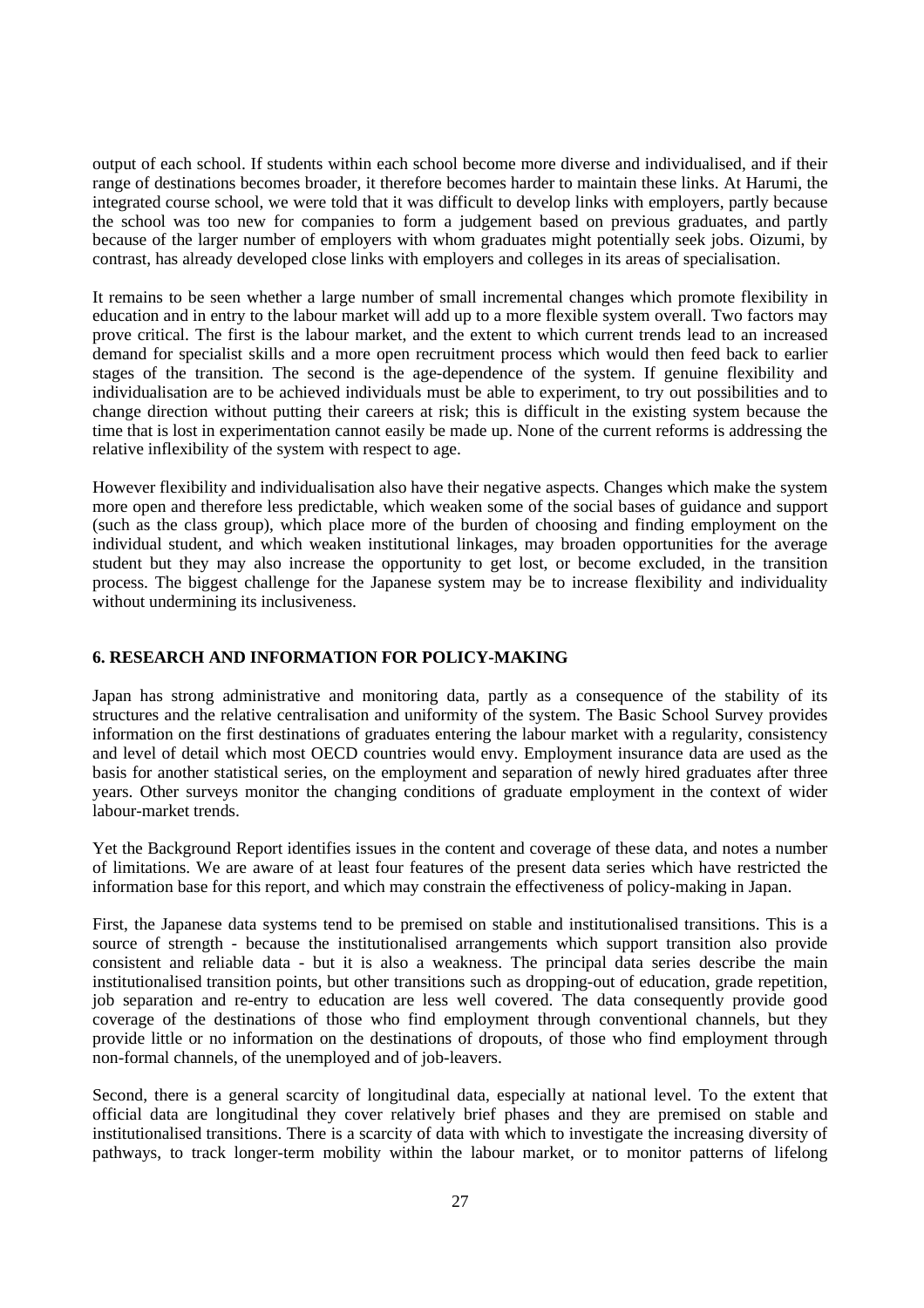learning. There is equally a scarcity of data to support academic research or the evaluation of education and manpower programmes and their effects on labour-market outcomes.

Third, few data sources contain information on social background, ethnicity or other characteristics which could be used to monitor inequalities and to identify disadvantaged groups who require particular policy attention.

Fourth, much of the information on the labour-market side of the transition is not collected in a way that might make it useful to educational policy-makers, for example by providing sufficient details of courses attended.

We recommend that measures are taken to fill these current gaps in the Japanese data sources. Our recommendation becomes all the more urgent, the more that Japan moves in the direction of the second scenario outlined in Section 4. In this scenario the transition process will become more flexible: more people will make transitions outside institutionalised channels, their careers will be less easily predicted from their early job destinations and there will be more unemployed young people and more dropouts. In other words the transition will be less adequately covered by existing data sources than in the past. In this scenario there will be an increased need for 'second chance' measures and a need for data to identify the problem, to monitor trends and to assess the effectiveness of different interventions. In contrast to institutionalised procedures, which are inclusive precisely because they are (nearly) universal in their coverage, 'second chance' measures require to be effectively targeted; there will therefore be more need for data on the social backgrounds of young people and on the individual characteristics and circumstances associated with educational and labour-market disadvantage. This scenario also calls for a new concept of transition, not as a one-off transition from education to lifetime employment, but as a much longer process covering several possible movements within the labour market and movements in both directions between education and employment. Longitudinal data are required to substantiate this concept.

Our first scenario also anticipates changes in the relation of education to employment and company-based training, including an enhanced role for specialised education at tertiary if not secondary level. This will also create new data requirements for policy-making. We commented earlier (in Section 5) that educational policy-makers have appeared to treat company-based training as a 'black box', despite their complementary functions, but this has not mattered while the system has been relatively stable. If education is required to complement a lifetime employment system and enterprise training that are undergoing radical changes, then educational policy-making will need to draw more than at present on information about changes in the labour market and the workplace.

# **7. CONCLUSIONS**

The transition from initial education to work in Japan is at a turning point. We have identified different possible directions in which it might turn, and expressed them in terms of two main scenarios. In the first scenario the transition process will become more flexible and less institutionalised; careers will be more mobile and more differentiated and the transition process will take longer to complete; the education system will become less hierarchical and there will be a stronger demand for the vocational skills which company-based training in the lifetime employment system is no longer able to supply. In the second scenario the increased competition among students and among institutions will reinforce existing institutional hierarchies, reduce the status of vocational education even further, and encourage institutions to devote even more effort to maintaining the institutional links which support the transition process; the transition process will continue to centre on the first job acquired on leaving education.

The possibilities are more diverse and more complicated than this, but these two scenarios capture the uncertainties which underpin current policy-making. Until it is clear in which direction Japan is moving, it is difficult to plan a strategy for supporting the transition. Allowing for these uncertainties we would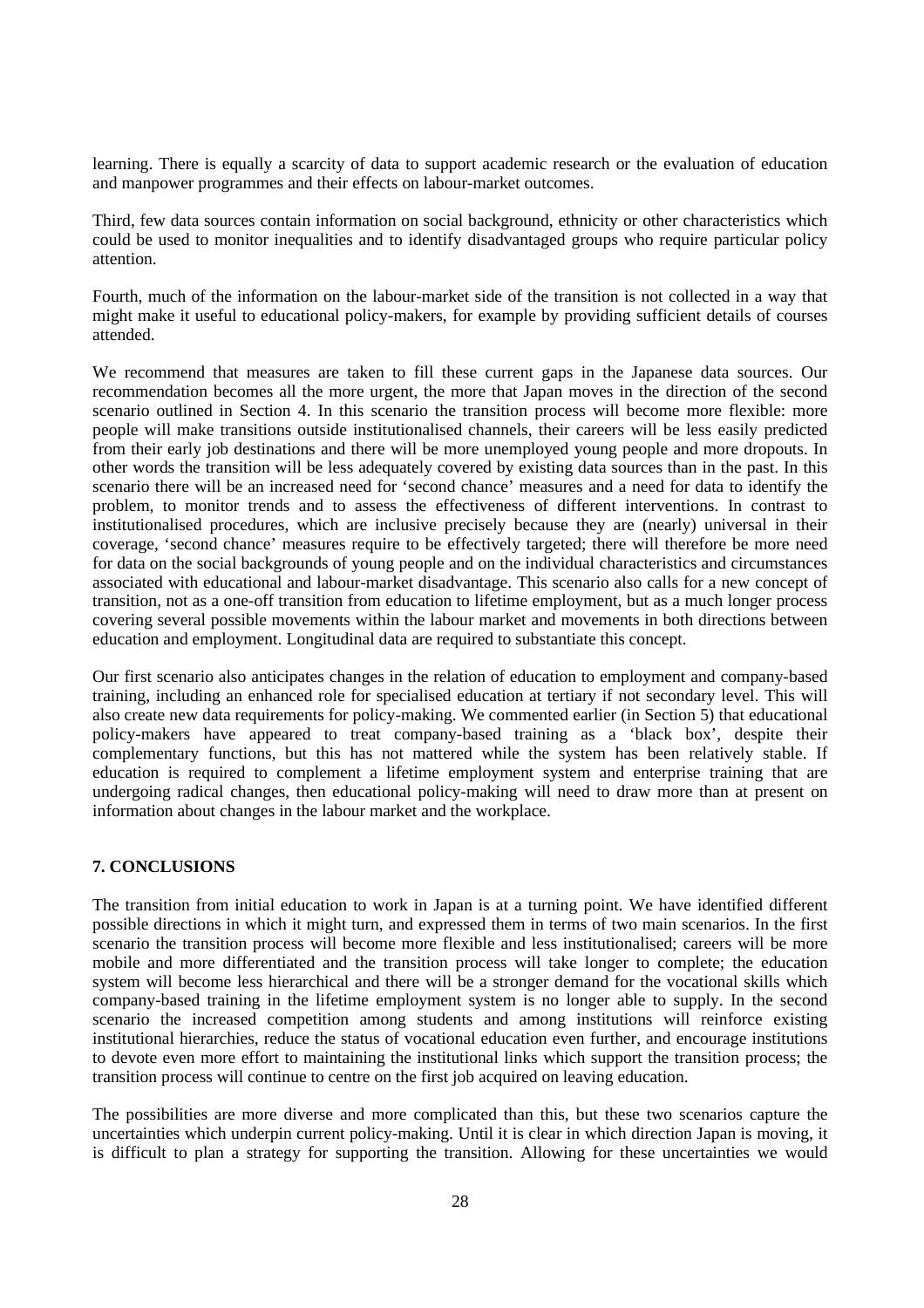endorse the four main thrusts of current policy outlined in Section 5: maintaining inclusiveness, broadening links between education and the labour market, strengthening vocational education and promoting flexibility and individualisation. These are all desirable and appropriate directions for policy whichever of our scenarios is realised, although specific policy measures will naturally need to be modified and finetuned in the light of changing circumstances. However while we endorse the main direction of current policies, we have identified areas where a change in emphasis may be appropriate. Five of the issues to which we have drawn attention are:

- − that measures to broaden links with the labour market, and in particular to increase career awareness and develop students' ability to take more responsibility for educational and employment decision making, and diversify the curriculum, should have as much priority within general education as within specialised schools;
- − the need to address social inequalities and especially gender inequalities more directly;
- − the need for more effective 'second-chance' opportunities for those for whom the first transition is unsuccessful;
- the need for educational policy-making to take account of changes in the labour market and the workplace, and in particular of changes in company-based training which have implications for the complementary role of education; and
- the need to adapt regular data-collection arrangements to more prolonged, less institutionalised and more differentiated patterns of transition.

These issues are important under either of our two scenarios, but they become particularly pressing if the first scenario is realised. Our recommendations are for changes of emphasis, not changes in general policy directions, and they go with the grain of current educational policy-making in Japan. The lifelong learning perspective which is increasingly important in Japanese policy is an excellent basis for promoting an earlier start to the preparation for transition in schools, for reducing the age-dependence of the Japanese system and developing more effective second chances, for addressing social and gender inequalities and for reappraising the relation of initial education to enterprise-based learning.

Our final and most important recommendation is that Japanese policy should continue to give a high priority to maintaining the strengths of the current system which make it the envy of many OECD countries: the smoothness of the transition process, its inclusiveness, and the high educational standards which it sustains. One of the main challenges for Japan is to maintain the strengths of the present system, and especially its inclusiveness, while responding to pressures for greater flexibility and differentiation. At the beginning of this report we raised the question, of the extent to which the Japanese experience could be generalised to other countries, and vice versa. We have no simple answer to this question; but if Japan succeeds in maintaining its existing strengths while meeting the new demands and pressures from current economic and social trends, other countries will be keen to learn the secrets of its success.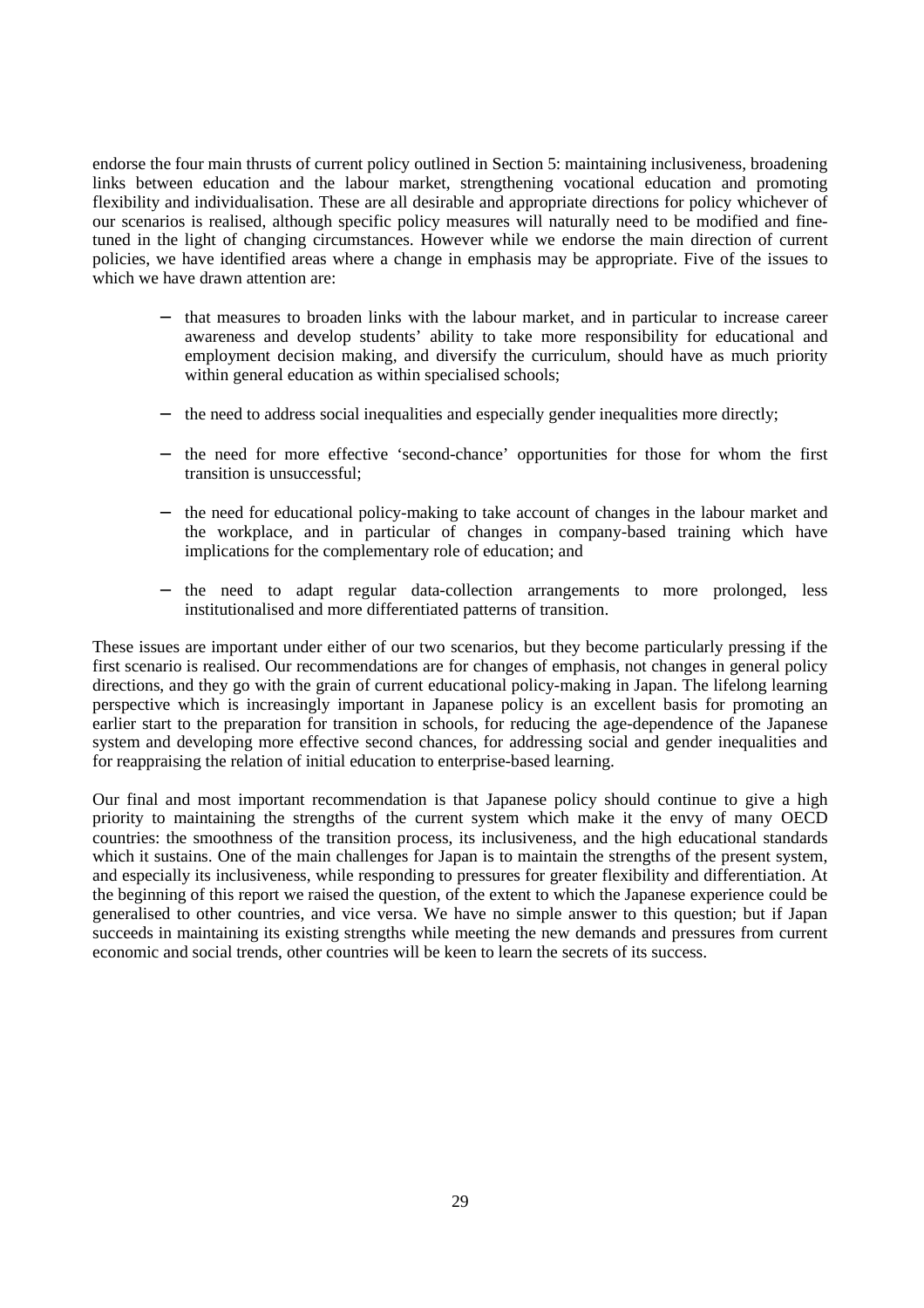#### **REFERENCES**

- Ishida, H. (1998) Educational credentials and labour-market entry outcomes in Japan, in Y. Shavit and W. Müller (eds) *From School to Work*. Clarendon Press, Oxford.
- Kariya, T. (1998) From high school and college to work in Japan, in Y. Shavit and W. Müller (eds) *From School to Work*. Clarendon Press, Oxford.
- Kariya, T. and Rosenbaum, J. (1995) Institutional linkages between education and work as quasi-internal labour markets, *Research in Social Stratification and Mobility*, vol 14, pp.99-134.
- Mitani, (1999) *The Japanese Employment System and the Youth Labour Market*. Paper to OECD/US government conference on Preparing Youth for the 21st Century, Washington.
- Monbusho (1996) *Development of Education in Japan 1994-1996*. Report for Submission to the 45<sup>th</sup> Session of the International Conference on Education.
- Nikkeiren (1997) *The Current Labor Economy in Japan*. Tokyo.
- OECD (1997a) *Thematic Review of the First Years of Tertiary Education. Country Note: Japan*. Paris.
- OECD (1997b) *OECD Economic Surveys Japan 1997*. Paris: OECD.
- OECD (1998a) *Education at a Glance 1998*. Paris: OECD.
- OECD (1998b) *Pathways and Participation in Vocational and Technical Education and Training*. Paris.
- Scientific Educational and Industrial Education Council (1998) *The Future Model for Education at Specialized Upper Secondary Schools*. Report. Tokyo.
- Yoshimoto, K. (1997) School-to-work transition and vocational learning in Japan. *Research Bulletin on Education, Faculty of Education Kyushu University*, 43, pp.119-128.
- Yoshimoto, K. and Kosugi, R. (1997) The early career development of high-school graduates, *Japan Labor Bulletin*. July 1, pp. 4-8.
- Yoshimoto, K., Kosugi, R., Takabe, H. and Yokoi, T. (1998) *Transition from Initial Education to Working Life in Japan*. Background Report for OECD Thematic Review.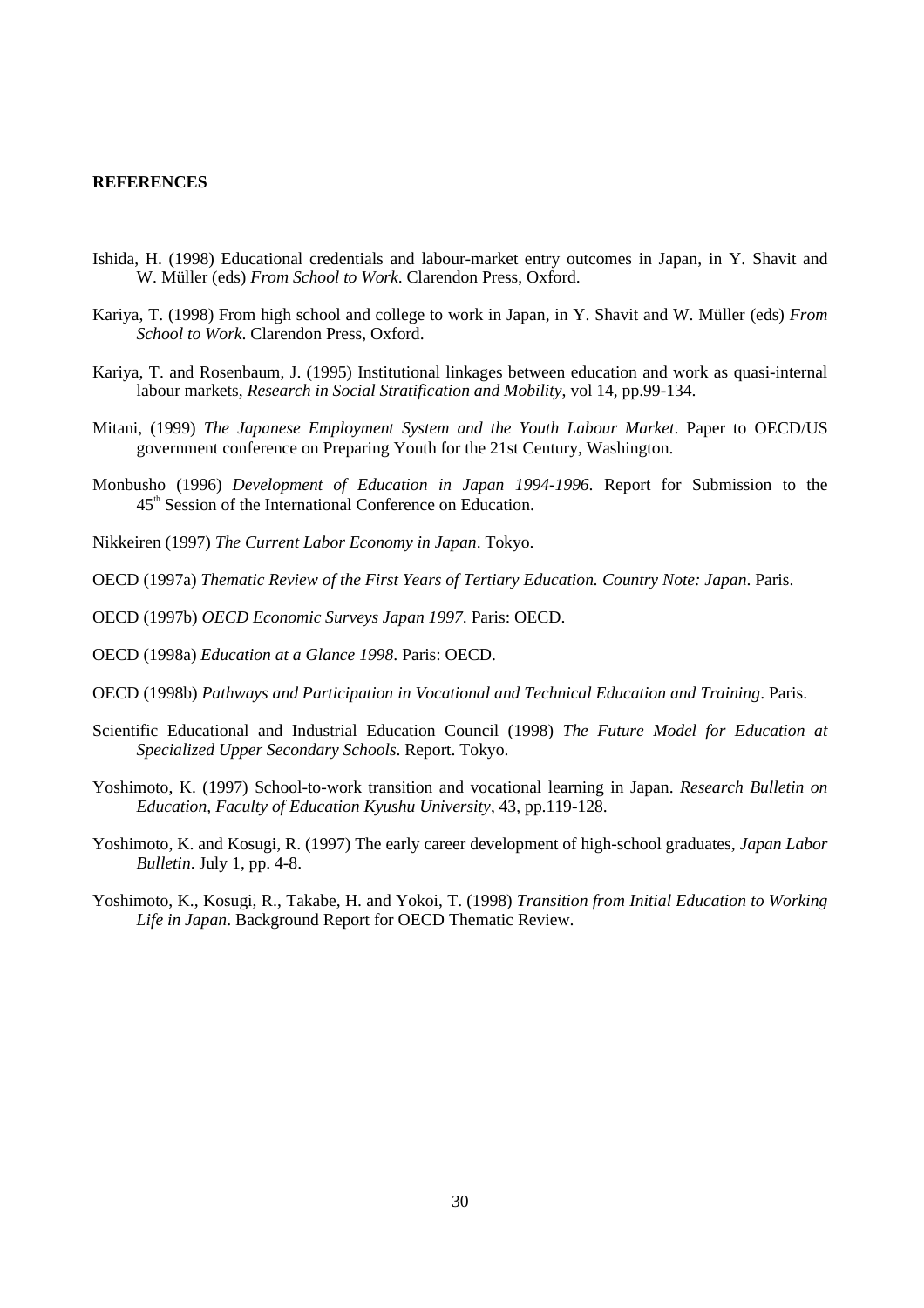# **APPENDIX 1: National Co-ordinator and Authors of the Background Report**

## *National Co-ordinator*

Mr Muneharu Iwamoto, Chief Inspector of Vocational Education in Secondary Schools, Monbusho

# *Authors of the Background Report*

Professor Keiichi Yoshimoto, Kyushu University Dr Reiko Kosugi, Japan Institute of Labour Dr Hiroko Takabe Professor Toshiro Yokoi, Hokkaido University